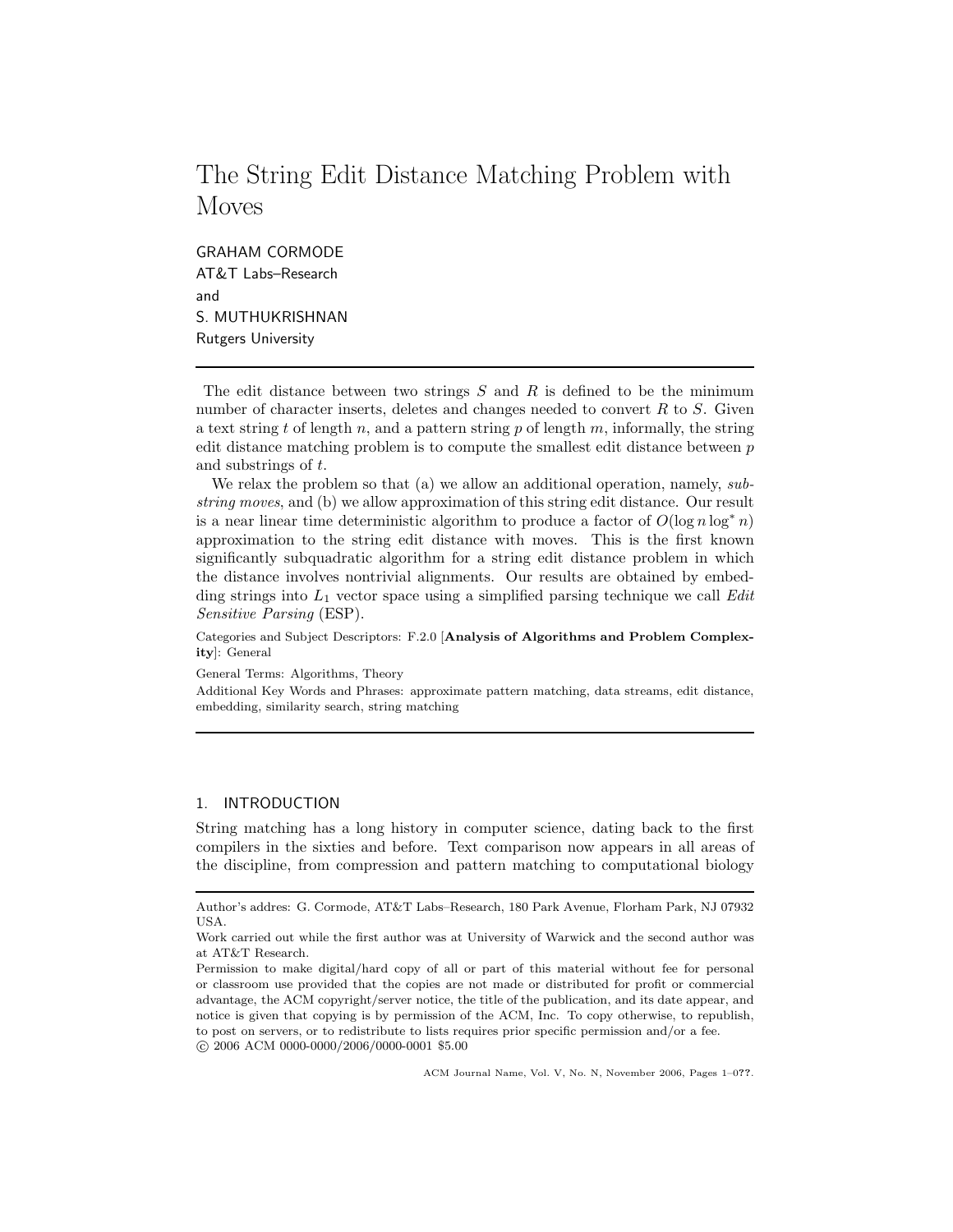and web searching. The basic notion of string similarity used in such comparisons is that of edit distance between pairs of strings. If  $R$  and  $S$  are strings then the *edit* distance between R and S,  $e(R, S)$ , is defined as the minimum number of character insertions, deletions or changes necessary to turn  $R$  into  $S$ . This distance measure is motivated from a number of scenarios: insertions and deletions on lossy communication channels [Levenshtein 1966]; typing errors in documents [Crochemore and Rytter 1994]; and evolutionary changes in biological sequences [Sankoff and Kruskal 1983].

In the string edit distance matching problem studied in Combinatorial Pattern Matching, we are given a text string t of length  $n$  and a pattern string  $p$  of length  $m < n$ . The *string edit distance matching problem* is to compute the minimum string edit distance between p and any prefix of  $t[i \dots n]$  for each i; we denote this distance by  $D[i]$ . It is well known that this problem can be solved in  $O(mn)$  time using dynamic programming [Landau and Vishkin 1989; Gusfield 1997]. The open problem is whether this quadratic bound can be improved substantially in the worst case.

There has been some progress on this open problem. Masek and Paterson [Masek and Paterson 1980] show how to compute  $D[1]$ , the distance between the pattern and the text, using the Four Russians method to improve the bound to  $O(mn/\log m)$ , which remains the best known bound in general to this date. Progress since then has been obtained by relaxing the problem in a number of ways.

-Restrict  $D[i]$ 's of interest.

Specifically, the restricted goal is to only determine is for which  $D[i] < k$  for a given parameter  $k$ . By again adapting the dynamic programming approach a solution can be found in  $O(kn)$  time and space in this case [Landau and Vishkin 1986; Myers 1986]. An improvement was presented by Sahinalp and Vishkin [Sahinalp and Vishkin 1996] (since improved by Cole and Hariharan [Cole and Hariharan 1998) with an  $O(n \text{ poly}(k/m))$  time algorithm which is significantly better. These algorithms still have running time of  $\Omega(nm)$  in the worst case.

—Consider simpler string distances.

If we restrict the string distances to exclude insertions and deletions, we obtain the Hamming distance measure. In a simple yet significant development, Abrahamson [Abrahamson 1987] gave a  $\tilde{O}(n\sqrt{m})$  time solution breaking the quadratic bound<sup>1</sup>; since then, it has been improved to  $\tilde{O}(n\sqrt{k})$  [Amir et al. 2000]. Karloff improved this to  $O(n)$  by approximating the Hamming distances to  $1 + \epsilon$  factor [Karloff 1993]. Hamming distance results however sidestep the fundamental difficulty in string edit distance problem, namely, the need to consider nontrivial alignment of the pattern against text when characters are inserted or deleted.

In this paper, we present a near linear time algorithm for the string edit distance matching problem. However, there is a caveat: our result relies strongly on relaxing the problem as described below. Since our result is the first to consider nontrivial alignment between the text and the pattern and still obtain significantly subquadratic algorithm in the worst case, we believe it is of interest. Specifically,

<sup>&</sup>lt;sup>1</sup>The notation  $\tilde{O}$  hides polylog factors.

ACM Journal Name, Vol. V, No. N, November 2006.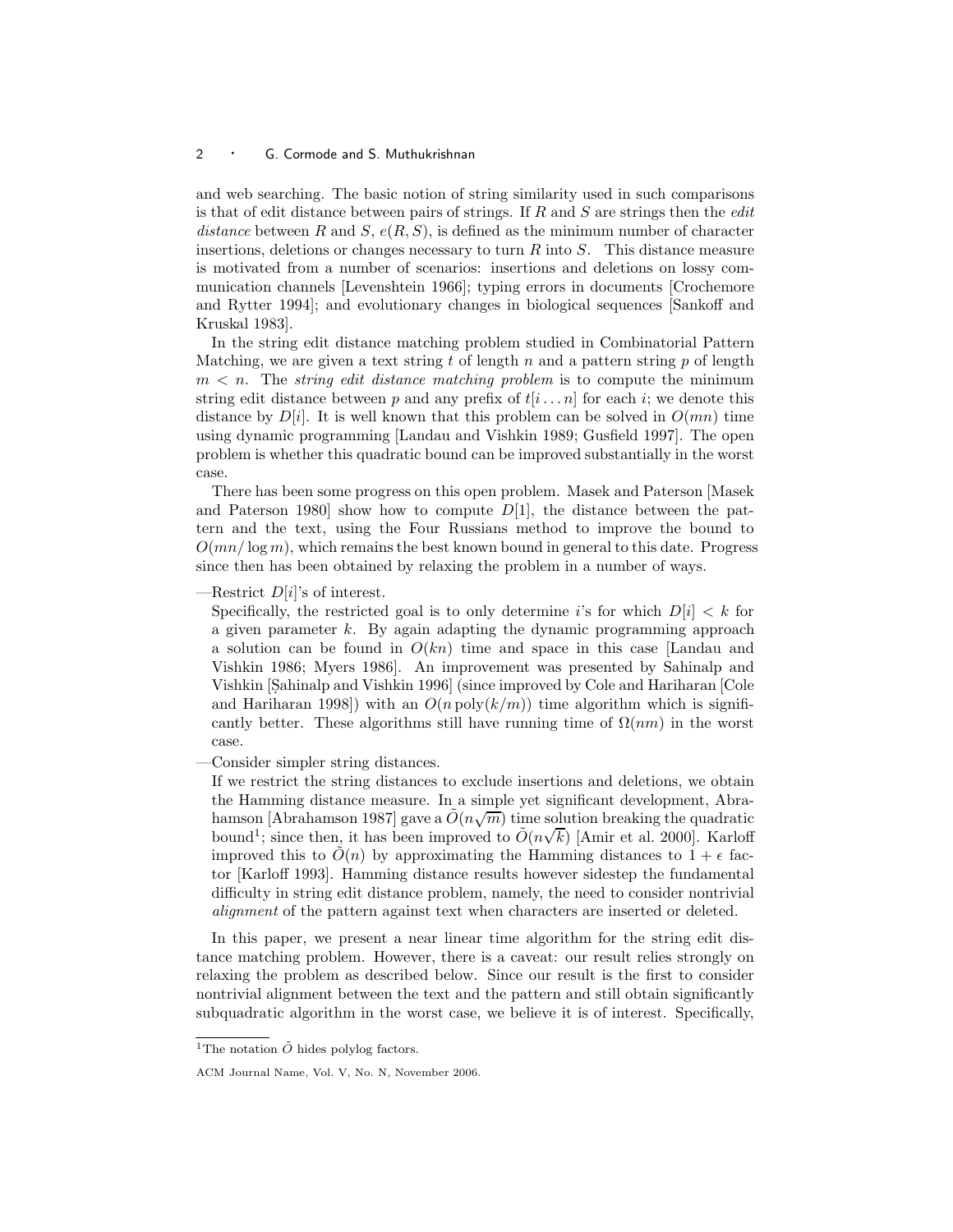we relax the string edit distance matching problem in two ways:

(1) We allow approximating  $D[i]$ 's.

(2) We allow an extra operation, substring move, which moves a substring from one position in a string to another.

This modified edit distance between strings  $S$  and  $R$  is called string edit distance with moves and is denoted  $d(R, S)$ . There are many applications where substring moves are taken as a primitive: in certain computation biology settings a large subsequence being moved is just as likely as an insertion or deletion; in a text processing environment, moving a large block intact may be considered a similar level rearrangement to inserting or deleting characters. Note that string edit distance with moves still faces the challenge of dealing with nontrivial alignments. Formally, then,  $d(R, S)$  is length of the shortest sequence of edit operations to transform R into S, where the permitted operations affect a string are defined as follows:

- —A character deletion at position i transforms S into  $S[1] \ldots S[i-1], S[i+1] \ldots S[n].$
- —An insertion of character a at position i results in  $S[1] \dots S[i-1], a, S[i] \dots S[n].$
- —A replacement at position i with character a gives  $S[1] \dots S[i-1], a, S[i+1] \dots S[n].$
- —A substring move with parameters  $1 \leq i \leq j \leq k \leq n$  transforms  $S[1] \dots S[n]$ into  $S[1] \dots S[i-1], S[j] \dots S[k-1], S[i] \dots S[j-1], S[k] \dots S[n]$ .

This measure of distince is a metric: the distance between two strings is zero if and only if they are identical; every operation has an equal cost inverse, so  $d(R, S) = d(S, R)$ ; and any distance defined by the minimum number of unit cost editing operations to transform one object into another must obey the triangle inequality. Note that there is no restriction on the interaction of edit operations so, for example, it is quite possible for a substring move to take a substring to a new location and then for a subsequent move to operate on a substring which overlaps the moved substring and its surrounding characters.

Our main result is a deterministic algorithm for the string edit distance matching problem with moves which runs in time  $O(n \log n)$ . The output is the matching array D where each  $D[i]$  is approximated to within a  $O(\log n \log^* n)$  factor. Our approach relies on an embedding of strings into a space of vectors under the  $L_1$ metric. The  $L_1$  distance between two such vectors is an  $O(\log n \log^* n)$  approximation of the string edit distance with moves between the two original strings. This is a general approach, and can be used to solve many other questions of interest beyond the core string edit distance matching problem. These include string similarity search problems such as indexing for string nearest neighbors, outliers, clustering and so on under the metric of edit distance with moves. Recently, this distance was studied by Shapira and Storer [Shapira and Storer 2002], where finding the distance between two strings was shown to be an NP-Complete problem. The authors gave an  $O(\log n)$  approximation algorithm for finding the distance between pairs of strings. However, the approximation does not solve the string edit distance matching problem. The nature of the solution presented here is more general and allows other problems to be solved directly using the results presented.

All of our results rely at the core on a few components. First, we parse strings into a hierarchy of substrings. This relies on deterministic coin tossing (aka local symmetry breaking) that is a well known technique in parallel algorithms [Anderson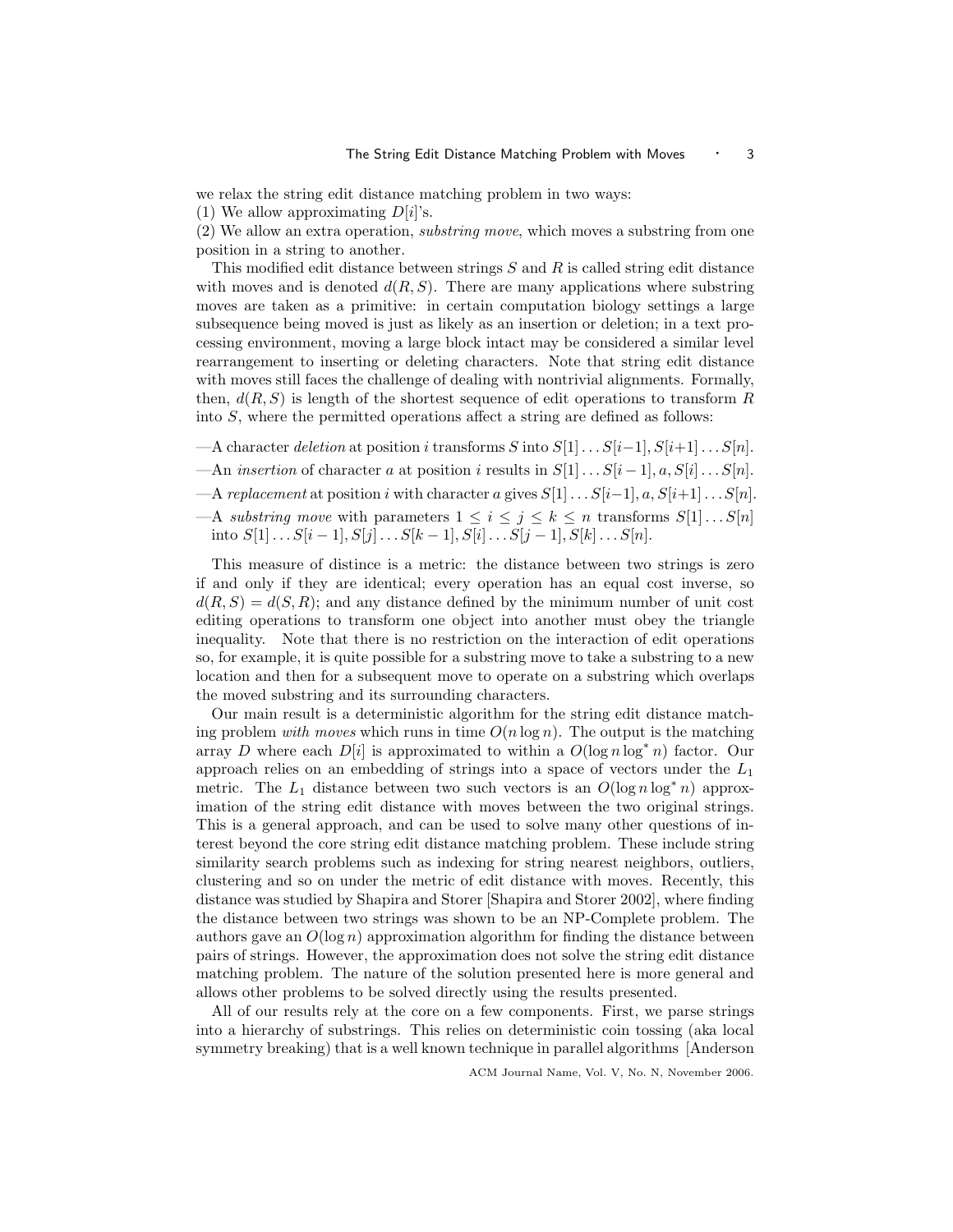and Miller 1991; Cole and Vishkin 1986; Goldberg et al. 1987] with applications to string algorithms [Alstrup et al. 2000; Cormode et al. 2000; Mehlhorn et al. 1997; Muthukrishnan and Sahinalp 2000; Sahinalp and Vishkin 1994; 1996. In its application to string matching, precise methods for obtaining hierarchical substrings differ from one application instance to another, and are fairly sophisticated: in some cases, they produce non-trees, in other cases trees of high degree. Inspired by these techniques we present a simple hierarchical parsing procedure called Edit Sensitive Parsing (ESP) that produces a tree of degree 3. ESP should not be perceived to be a novel parsing technique; however, it is an attempt to simplify the technical description of applying deterministic coin tossing to obtain hierarchical decomposition of strings. We hope that the simplicity of ESP helps reveal further applications of hierarchical string decompositions.

The second component of our work is the approximately distance preserving embedding of strings into vector spaces based on the hierarchical parsing. This general style of solution has been taken earlier [Cormode et al. 2000; Muthukrishnan and Sahinalp 2000]. However, the key difference between our work and previous work is that we embed into  $L_1$  space (in contrast, these prior works embedded into the Hamming space), allowing us to approximate edit distance with moves and obtain a variety of string proximity results based on this distance for the first time (the Hamming embeddings cannot be used to obtain our result).

Previous attempts to relax string edit distance involved additional substring operations such as copying and deleting substrings at unit cost. Although this appears to be a further relaxation of our distance measure, a crucial lemma we use to solve the string edit distance matching problem with substring moves (Lemma 14) no longer holds under this distance, and so the string edit distance matching problem under this metric is open. Our algorithm for the string edit distance problem with moves remains the only significantly subquadratic algorithm known for non-trivial alignments.

Layout. We present our Edit Sensitive Parsing (ESP) and show embedding of strings into the  $L_1$  space in Section 2. We go on to solve problems of approximate string edit distance matching in Section 3. In Section 4 we give our results for other related problems based around approximating the string distance, and concluding remarks are in Section 5.

## 2. STRING EMBEDDING

In this section, we describe how to embed strings into a vector space so that  $d()$ , the string edit distance with substring moves, will be approximated by vector distances. Consider any string S over an alphabet set  $\sigma$ . We will embed it as  $V(S)$ , a vector with an exponential number of dimensions,  $O(|\sigma|^{|S|})$ ; however, the number of dimensions in which the vector is nonzero will be quite small, in fact,  $O(|S|)$ . This embedding V will be computable in near linear time, and it will have the approximation preserving property we seek.

At the high level, our approach will parse S into special substrings, and consider the multiset  $T(S)$  of all such substrings. We will ensure that the size of  $T(S)$  is at most 2|S|. Then,  $V(S)$  will be the "characteristic vector" for the multiset  $T(S)$ . These will be defined precisely later.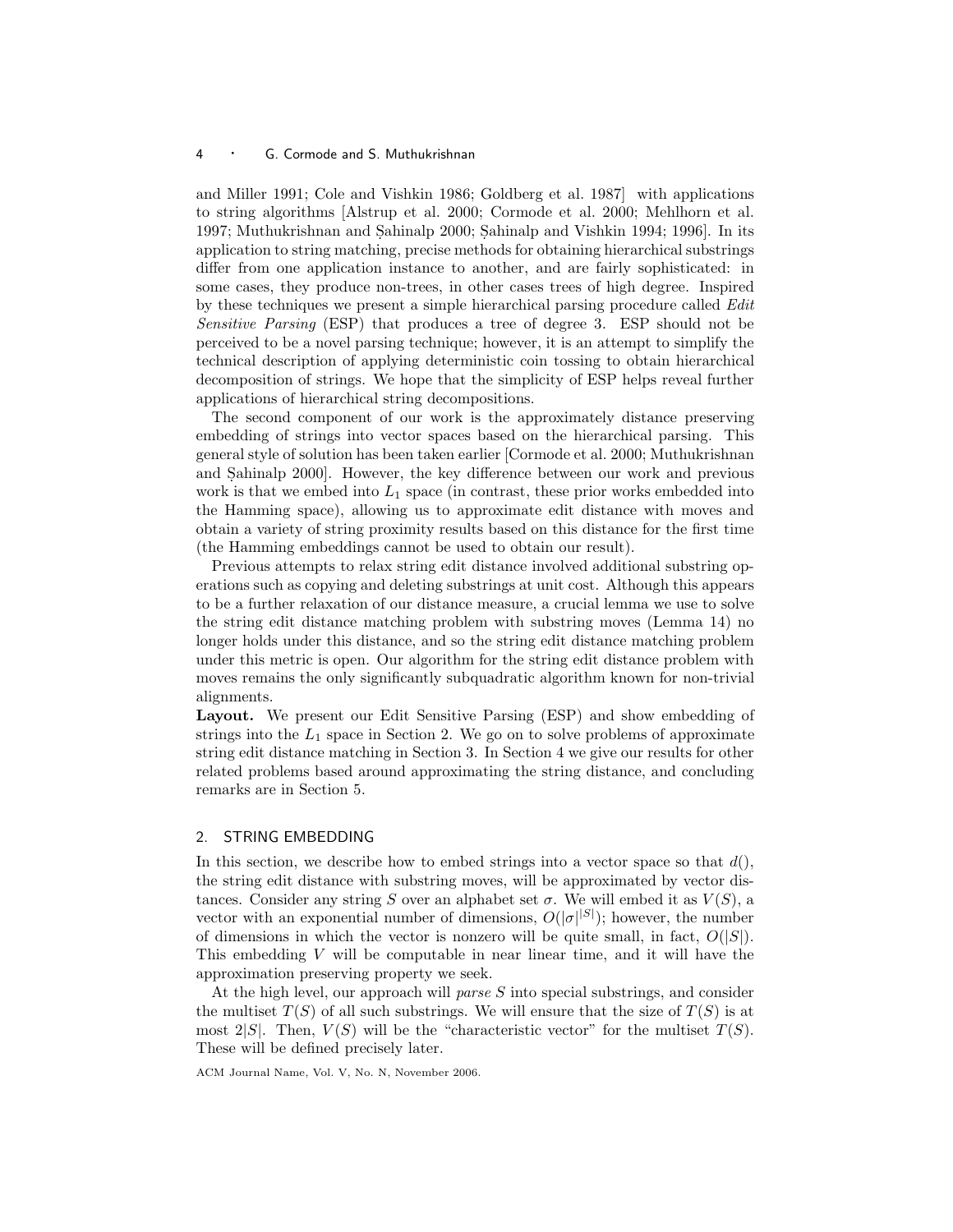The technical crux is the parsing of S into its special substrings to generate  $T(S)$ . We call this procedure as *Edit Sensitive Parsing*, or ESP for short. In what follows, we will first describe ESP, and then describe our vector embedding and prove its approximation preserving properties.

## 2.1 Edit Sensitive Parsing

We will build a parse tree, called the *ESP tree* (denoted  $ET(S)$ ), for string S: S will be parsed into hierarchical substrings corresponding to the nodes of  $ET(S)$ . The goal is that string edit operations only have a localized effect on the  $ET$ . An obvious parse tree will have all dyadic strings of length  $2^i$ , that is,  $S[k2^i \dots ((k +$  $[1]$ <sup>2i</sup> − 1)] for all integers k and i; this will yield a fully binary parse tree. But if S is edited by a single character insertion or deletion to obtain  $S'$ ,  $S$  and  $S'$  will get parsed by this approach into two very different multisets of hierarchical substrings so the resulting embedding will not be approximation preserving.

Given a string  $S$ , we now show how to hierarchically build its ESP tree in  $O(\log |S|)$  iterations. Each iteration generates a new level of the tree, where each level contains between a half and a third of the number of nodes in the level from which it is derived. At each iteration i, we start with a string  $S_i$  and partition it into blocks of length 2 or 3. We replace each such block corresponding to  $S[j...k]$  by its name, which is the pair  $(i, h(S[j...k]))$ . Here h is the one-to-one hash function on substrings of S. Concretely, this can be performed with the Karp-Miller-Rosenberg labelling scheme [Karp et al. 1972]. Then  $S_{i+1}$  consists of the names for the blocks in the order in which they appear in  $S_i$ . So  $|S_{i+1}| \leq |S_i|/2$ . We assume  $S_0 = S$ , and the iterations continue until we are left with a string of length 1. The ESP tree of  $S$  consists of levels such that there is a node at level  $i$  for each of the blocks of  $S_{i-1}$ ; their children are the nodes in level  $i-1$  that correspond to the symbols in the block. Each character of  $S_0 = S$  is a leaf node. We also denote by  $\sigma_0$  the alphabet  $\sigma$  itself, and the set of names in  $S_i$  as  $\sigma_i$ , the alphabet at level-i.

It remains for us to specify how to partition the string  $S_i$  at iteration i. This will be based on designating some local features as "landmarks" of the string. A landmark (say  $S_i[j]$ ) has the property that if  $S_i$  is transformed into  $S_i'$  by an edit operation (say character insertion at k) far away from j i.e.,  $|k - j| >> 1$ , our partitioning strategy will ensure that  $S_i'[j]$  will still be designated a landmark. In other words, an edit operation on  $S_i[k]$  will only affect j being a landmark if j were close to  $k$ . This will have the effect that each edit operation will only change  $O(\max_j |k_j - j|)$  nodes of the ESP tree at every level, where  $k_j$  is the closest unaffected landmark to  $j$ . In order to inflict the minimal number of changes to the ESP tree, we would like this amount to be as small as possible, but still require  $S_i$ 's to be geometrically decreasing in length.

In what follows, we will describe our method for marking landmarks and partitioning  $S_i$  into blocks more precisely. We canonically parse any string into maximal non-overlapping substrings of three types:

- (1) Maximal contiguous substrings of  $S_i$  that consist of a repeated symbol (so they are of the form  $a^l$  for  $a \in \sigma_i$  where  $l > 1$ ),
- (2) "Long" substrings of length at least  $\log^* |\sigma_{i-1}|$  not of type 1 above.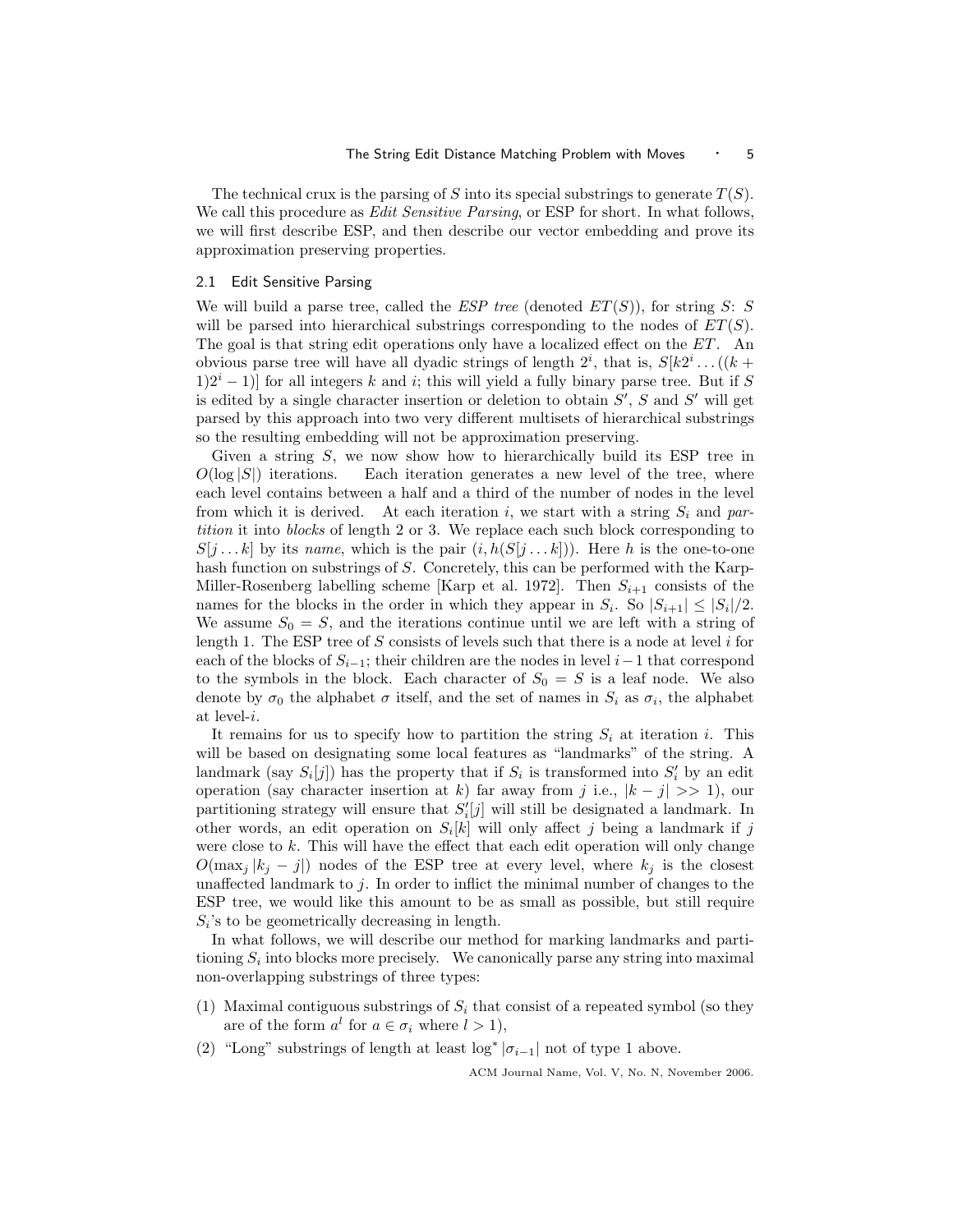(3) "Short" substrings of length less than log<sup>\*</sup>  $|\sigma_{i-1}|$  not of type 1.

Each such substring is called a metablock. We process each metablock as described below to generate the next level in the parsing.

2.1.1 Type 2: Long strings without repeats. The discussion here is similar to those in [Goldberg et al. 1987] and [Mehlhorn et al. 1997]. Suppose we are given a string A in which no two adjacent symbols are identical and is counted as a metablock of type 2. We will carry out a procedure on it which will enable it to be parsed into nodes of two or three symbols.

Given a sequence S with no repeats (i.e.,  $S[i] \neq S[i + 1]$  for  $i = 1 \dots |S|$  – 1), we will designate at most  $|S|/2$  and at least  $|S|/3$  substrings of S as nodes. The concatenation of these nodes gives S. The first stage consists of iterating an alphabet reduction technique. This is effectively the same procedure as the Deterministic Coin Tossing in [Cole and Vishkin 1986], but applied to strings.

Alphabet reduction For each symbol  $A[i]$  compute a new label, as follows.  $A[i-1]$ is the left neighbor of  $A[i]$ , and consider  $A[i]$  and  $A[i-1]$  represented as binary integers. Denote by l the index of the least significant bit in which  $A[i]$  differs from  $A[i-1]$ , and let  $bit(l, A[i])$  be the value of  $A[i]$  at the lth bit location. Form  $label(A[i])$  as  $2l + bit(l, A[i])$  — in other words, as the index l followed by the value at that index.

LEMMA 1. For any i, if  $A[i] \neq A[i + 1]$  then  $label(A[i]) \neq label(A[i + 1])$ .

PROOF. Suppose that the least significant bit position at which  $A[i]$  differs from  $A[i+1]$  is the same as that at which  $A[i]$  differs from  $A[i-1]$  (otherwise, *label*( $A[i]$ )  $\neq$  $label(A[i+1])$ . But the bit values at this location in each character must differ, and hence  $label(A[i]) \neq label(A[i+1])$ .  $\Box$ 

Following this procedure, we generate a new sequence. If the original alphabet was size  $\tau$ , then the new alphabet is sized  $2 \log |\tau|$ . We now iterate (note this iteration is orthogonal to the iteration that constructs the ESP tree of  $S$ ; we are iterating on A which is a subsequence with no identical adjacent symbols) and perform the alphabet reduction until the size of the alphabet no longer shrinks. This takes  $\log^* |\tau|$  iterations. Note that there will be no labels for the first  $\log^* |\tau|$ characters.

Lemma 2. After the final iteration of alphabet reduction, the alphabet size is 6.

PROOF. At each iteration of tagging, the alphabet size goes from  $|\sigma|$  to  $2\lceil \log |\sigma| \rceil$ . If  $|\sigma| > 6$ , then  $2\lceil \log |\sigma| \rceil$  is strictly less than this quantity.  $\Box$ 

Since A did not have identical adjacent symbols, neither does the final sequence of labels on A using Lemma 1 repeatedly.

Finally, we perform three passes over the sequence of symbols to reduce the alphabet from  $\{0 \dots 5\}$  to  $\{0, 1, 2\}$ : first we replace each 3 with the least element from  $\{0, 1, 2\}$  that does not neighbor the 3, then do the same for each 4 and 5. This generates a sequence of labels drawn from the alphabet  ${0,1,2}$  where no adjacent characters are identical. Denote this sequence as A′ .

Finding landmarks. We can now pick out special locations, known as landmarks, from this sequence that are sufficiently close together. We first select any position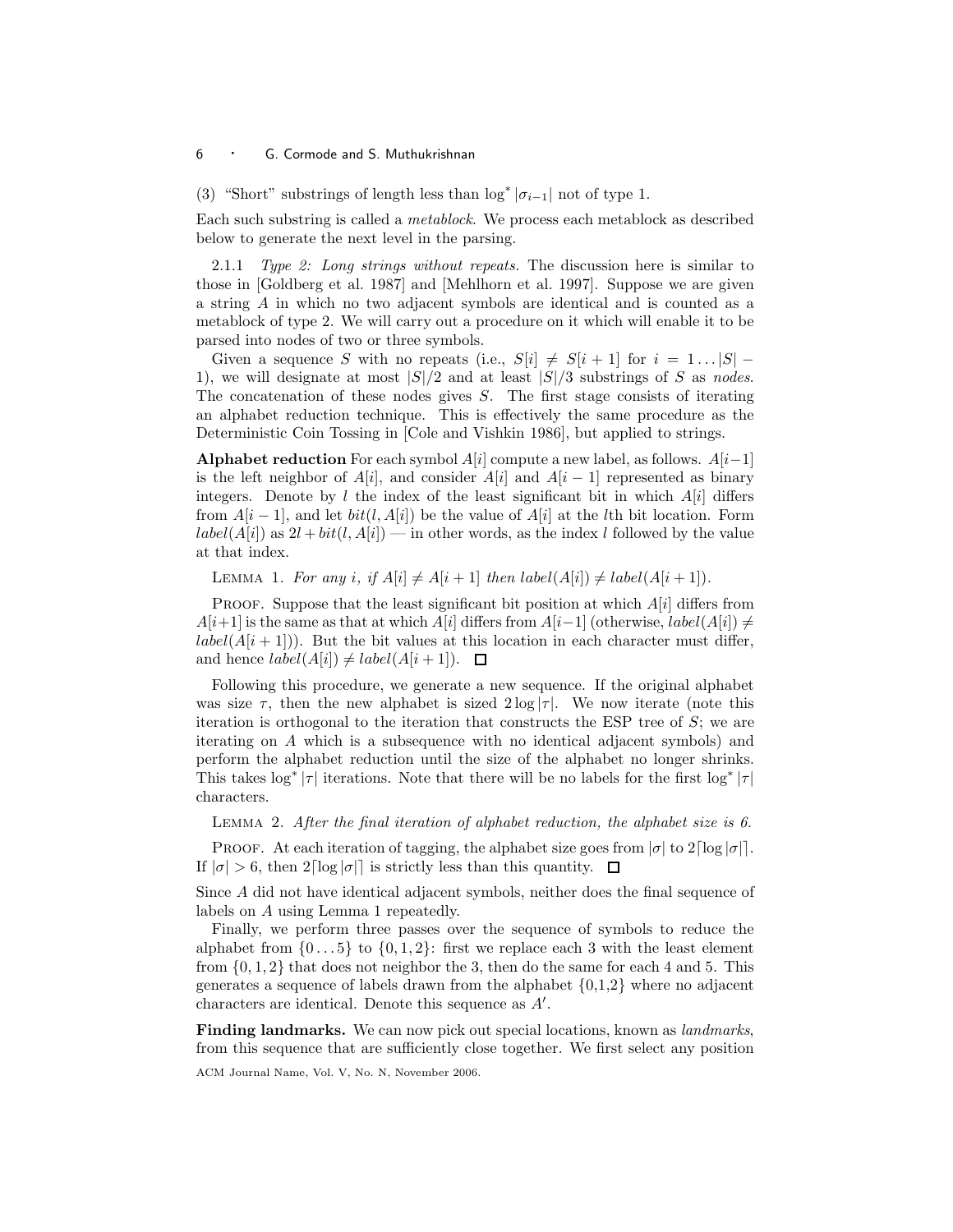i which is a *local maximum*, that is,  $A'[i-1] < A'[i] > A'[i+1]$ , as a landmark. Two maxima could still have four intervening labels, so in addition we select as a landmark any *i* which is a local minimum that is,  $A'[i-1] > A'[i] < A'[i+1]$ , and is not adjacent to an already chosen landmark. An example of the whole process is given in Figure 1.

LEMMA 3. For any two successive landmark positions i and j, we have  $2 \leq$  $|i - j| \leq 3$ .

Proof. By our marking procedure, we insist that no adjacent pair of tags are marked — since we cannot have two adjacent maxima, and we specifically forbid marking local minima which are next to minima. Simple case analysis shows that the separation of landmark positions is at most two intervening symbols.  $\Box$ 

LEMMA 4. Determining the closest landmark to position i depends on only  $\log^* |\tau|$ + 5 contiguous positions to the left and 5 to the right.

PROOF. After one iteration of alphabet reduction, each label depends only on the symbol to its left. We repeat this  $\log^* |\tau|$  times, hence the label at position *i* depends on  $\log^* |\tau|$  symbols to its left. When we perform the final step of alphabet reduction from an alphabet of size six to one of size three, the final symbol at position i depends on at most three additional symbols to its left and to its right. We must mark any position that is a local maximum, and then any that is a local minimum not adjacent to a local maximum; hence we must examine at most two labels to the left of i and two labels to the right, which in turn each depend on  $\log^*|\tau|+3$  symbols to the left and 3 to the right. The total dependency is therefore as stated.  $\square$ 

Now we show how to partition A into blocks of length 2 or 3 around the landmarks. We treat the leftmost  $\log^* |\sigma_{i-1}|$  symbols of the substring as if they were a short metablock (type 3, the procedure for which is described below). The other positions are treated as follows. We make each position part of the block generated by its closest landmark, breaking ties to the right (see Figure 2). Consequent of Lemma 3 each block is now of length two or three.

2.1.2 Type 1 (Repeating metablocks) and Type 3 (Short metablocks). Recall that we seek "landmarks" which can be identified easily based only on a local neighborhood. Then we can treat blocks consisting of a single repeated character as large landmarks. Type 1 and Type 3 blocks can each be parsed in a regular fashion, the details we give for completeness. Metablocks of length one would be attached to the repeating metablock to the left or the right, with preference to the left when both are possible, and parsed as described below. Metablocks of length two or three are retained as blocks without further partitioning, while a metablock of length four is divided into two blocks of length two. In any metablock of length five or more, we parse the leftmost three symbols as a block and iterate on the remainder.

2.1.3 Constructing  $ET(S)$ . Having partitioned  $S_i$  into blocks of 2 or 3 symbols, we construct  $S_{i+1}$  by replacing each block b by  $h(b)$  where h is the one-to-one naming (hash) function. Note that blocks of different levels can use hash functions onto distinct domains for computing names, so we focus on any given level  $i$ . If we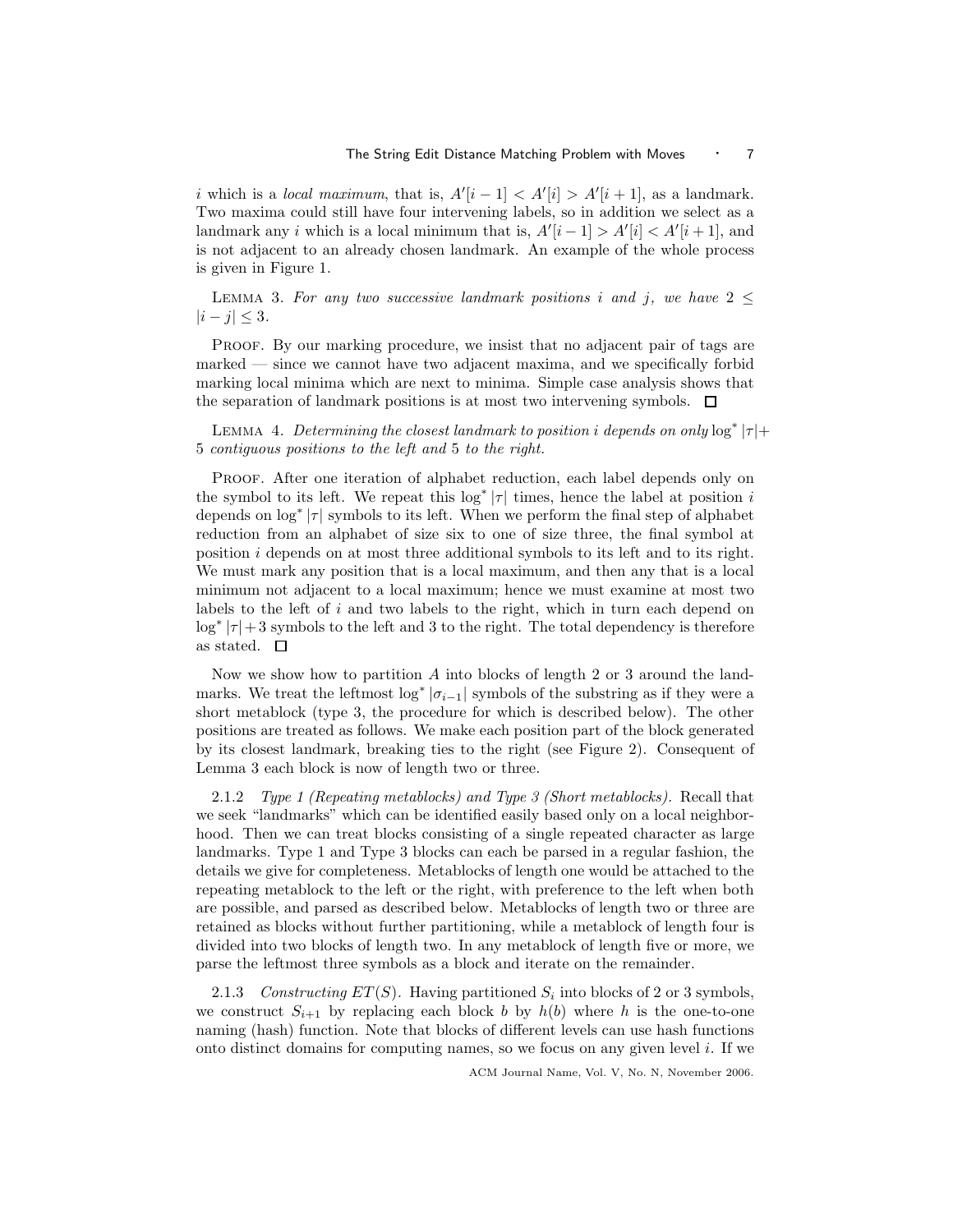|                         | text               |                          | a   | b.  | a   | g            | e   | $h$ and $h$ | e              | a               | $\mathbf d$ | D.               | a   | $g_{\perp}$ |
|-------------------------|--------------------|--------------------------|-----|-----|-----|--------------|-----|-------------|----------------|-----------------|-------------|------------------|-----|-------------|
| $\overline{\mathbf{u}}$ | in binary          | 010                      | 000 | 001 | 000 | 110          | 100 | 111         | 100            | 000             | 011         | 001              | 000 | 110         |
| iii                     | labels             |                          | 010 | 001 | 000 | 011          | 010 | 001         | 000            | 100             | 001         | 010              | 000 | 011         |
| iv                      | labels as integers | $\overline{\phantom{0}}$ |     |     |     |              |     |             |                |                 |             |                  |     |             |
| V                       | final labels       |                          |     |     | 0   | $\mathbf{1}$ | 2   | 1           | $\overline{0}$ | $\vert 2 \vert$ |             | $\left 2\right $ |     |             |

The original text, drawn from an alphabet of size <sup>8</sup> (i), is written out as binary integers (ii). Following one round of alphabet reduction, the new alphabet is size <sup>6</sup> (iii), and the new text is rewritten as integers (iv). A final stage of alphabet reduction brings the alphabet size to <sup>3</sup> (v) and local maxima and some local minima are used as landmarks (denoted by boxes)

Fig. 1. The process of alphabet reduction and landmark findin g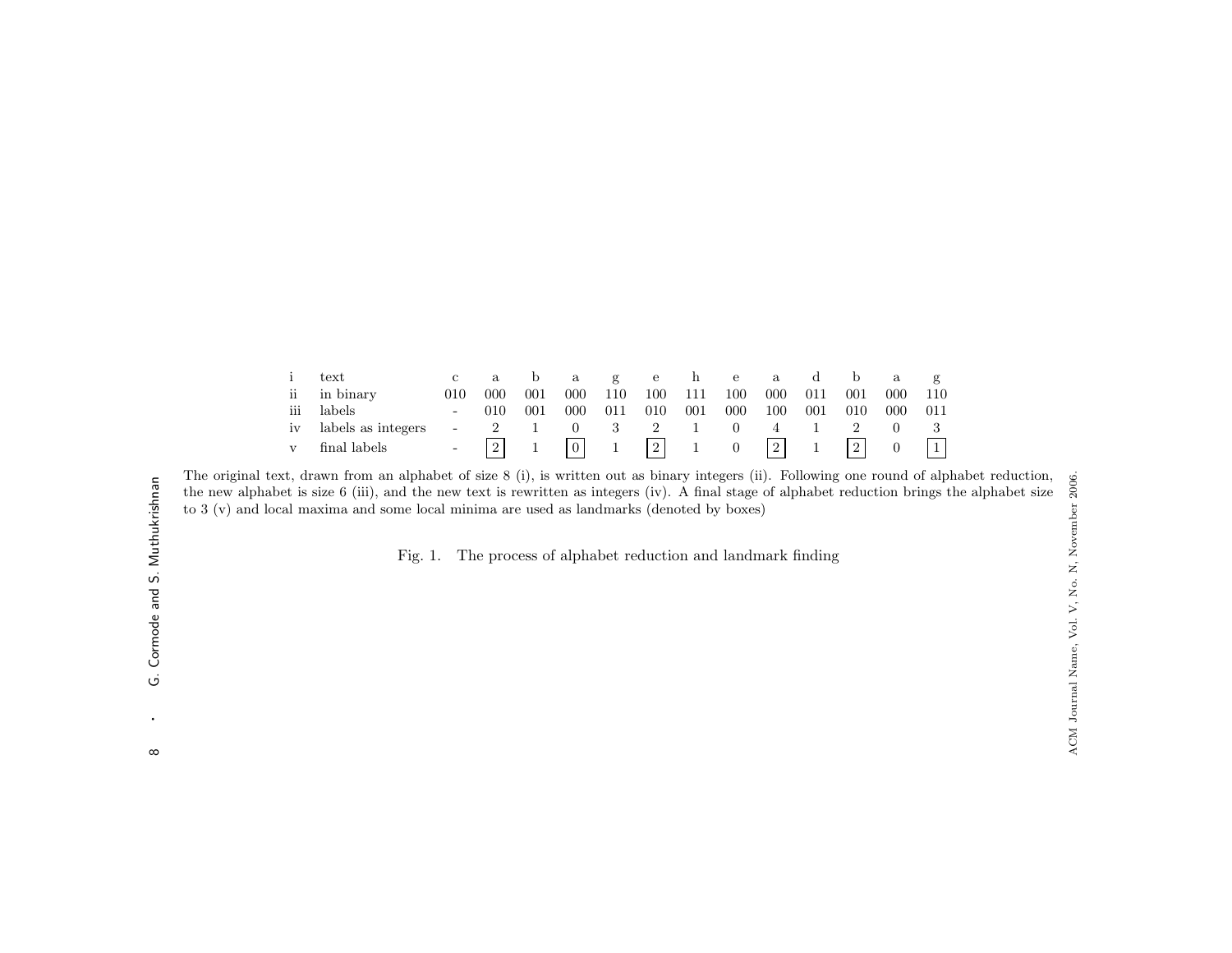

Fig. 2. Given the landmark characters, the nodes are formed.

use randomization,  $h()$  can be computed for any block (recall they are of length 2 or 3) in  $O(1)$  time using Karp-Rabin fingerprints [Karp and Rabin 1987]; they are one-to-one with high probability. For deterministic solutions, we can use the Karp-Miller-Rosenberge labelling algorithm in [Karp et al. 1972]. Using bucket sorting, hashing can be implemented in  $O(1)$  time and linear space. Each block is a node in the parse tree, and its children are the 2 or 3 nodes from which it was formed.

This generates the sequence  $S_{i+1}$ ; we then iterate this procedure until the sequence is of length 1: this is then the root of the tree. Let  $|S_i|$  be the number of nodes in  $ET(S)$  at level i. Since the first (leaf) level is formed from the characters of the original string,  $|S_0| = |S|$ . We have  $|S_i|/3 \leq |S_{i+1}| \leq \lfloor |S_i|/2 \rfloor$ . Therefore,  $\frac{3}{2}|S| \leq \sum_{i} |S_i| \leq 2|S|$ . Hence for any  $i, |\sigma_i| \leq |S|$  (recall that  $h()$  is one-to-one) and so  $\log^* |\sigma_i| \leq \log^* |S|$ . An example of this is shown in Figure 3.

THEOREM 5. Given a string S, its ESP tree  $ET(S)$  can be computed in time  $O(|S|\log^*|S|).$ 

2.1.4 Properties of ESP. We can compute  $ET(S)$  for any string S as described above (see Figure 4). Each node x in  $ET(S)$  represents a substring of S given by the concatenation of the leaf nodes in the subtree rooted at  $x$ .

Definition 6. Define the multiset  $T(S)$  as all substrings of S that are represented by the nodes of  $ET(S)$  (over all levels). We define  $V(S)$  to be the "characteristic vector" of  $T(S)$ , that is,  $V(S)[x]$  is the number of times a substring x appears in  $T(S)$ . Finally, we define  $V_i(S)$  the characteristic vector restricted to only nodes which occur at level i in  $ET(S)$ .

Note that  $T(S)$  comprises at most  $2|S|$  strings of length at most  $|S|$ .  $V(S)$  is a  $O(|\sigma|^{|S|})$  dimensional vector since its domain is any string that may be present in  $T(S)$ ; however, it is a (highly) sparse vector since at most  $2|S|$  components are nonzero.

We denote the standard  $L_1$  distance between two vectors u and v by  $||u - v||_1$ . By definition,  $||V(S) - V(R)||_1 = \sum_{x \in T(S) \cup T(R)} |V(S)[x] - V(R)[x]|$ . Recall that  $d(R, S)$  denotes the edit distance with moves between strings R and S. Our main theorem shows that  $V()$  is an approximation preserving embedding of string edit distance with moves.

THEOREM 7. For strings R and S, let n be  $max(|R|, |S|)$ . Then

 $d(R, S) \leq 2||V(R) - V(S)||_1 = O(\log n \log^* n)d(R, S)$ 

2.2 Upper Bound Proof

 $||V(R) - V(S)||_1 = O(\log n \cdot \log^* n) \cdot d(R, S)$ 

**PROOF.** To show this bound on the  $L_1$  distance, we consider the effect of the editing operations, and demonstrate that each one causes a contribution to the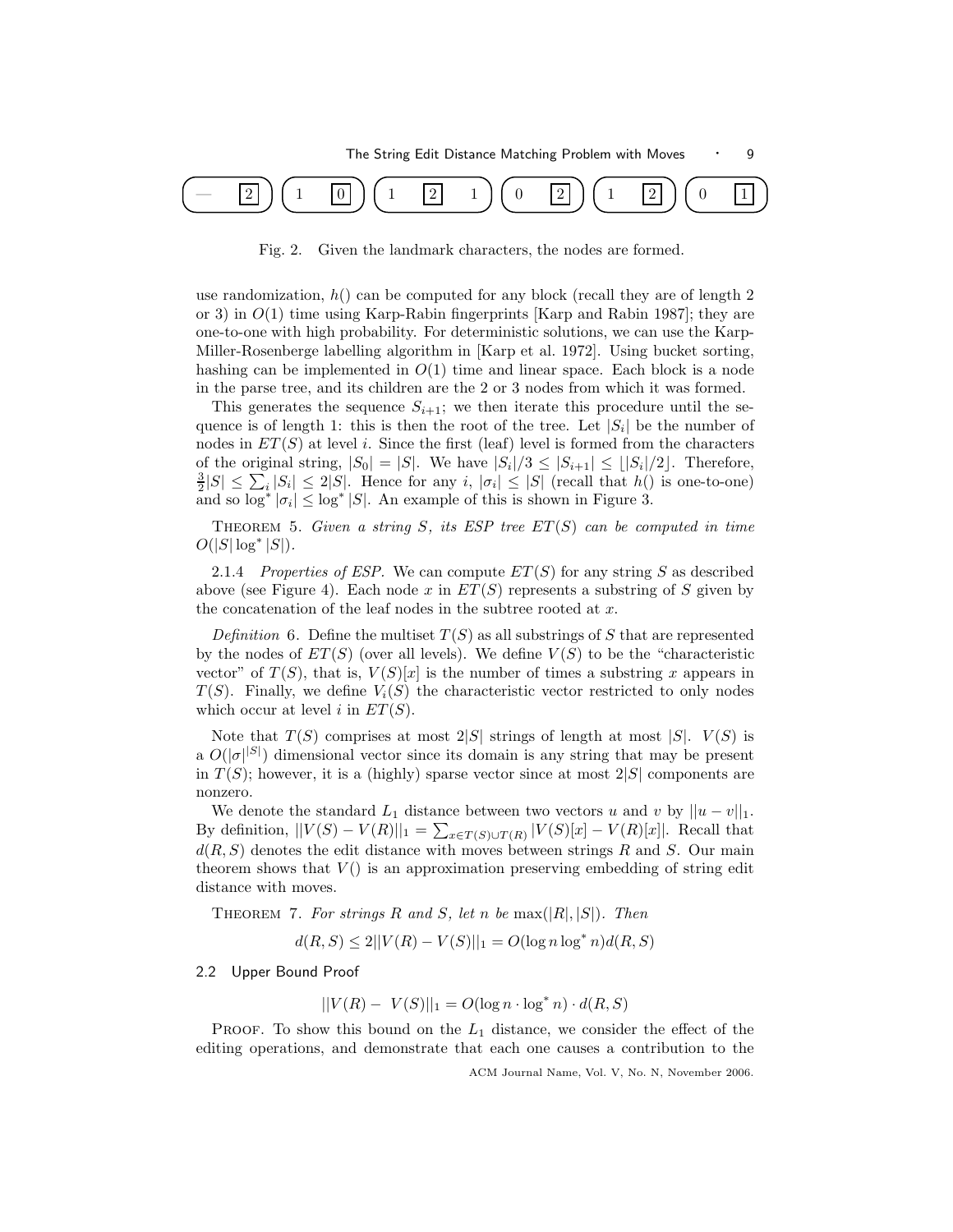

 $T(S) = \{c, a, b, a, g, e, h, e, a, d, b, a, g, ca, ba, geh, ea, db, ag, caba, gehea, dbag, cabageheadbag\}$ <br>Consequently,  $V(S)[a] = 4$ ,  $V(S)[caba] = 1$ ,  $V(S)[head] = 0$  and Consequently,  $V(S)[a] = 4$ ,  $V(S)[caba] = 1$ ,  $V(S)[head]$  $V(S)[cabaqeheadbaq] = 1.$ 

Fig. 3. The hierarchical structure of nodes is represented as a parse tree on the string S.

 $L_1$  distance that is bounded by  $O(\log n \log^* n)$ . Note again that, as mentioned in the introduction, edit operations are allowed to "overlap" on blocks that were previously the subject of moves. We give a Lemma which is similar to Lemma 4 but which applies to any string, not just those with no adjacent repeated characters.

LEMMA 8. The closest landmark to any symbol of  $S_i$  is determined by at most  $\log^* |\sigma_i| + 5$  consecutive symbols of  $S_i$  to the left, and at most 5 consecutive symbols of  $S_i$  to the right.

**PROOF.** Given a symbol of  $S_i$ , say  $S_i[j]$ , we show how to find the closest landmark.

**Type 1 Repeating metablock** Recall that a long repeat of a symbol  $a$  is treated as a single, large landmark.  $S_i[j]$  is included in such a meta-block if  $S_i[j] = S_i[j+1]$ or if  $S_i[j] = S_i[j-1]$ . We also consider  $S_i[j]$  to be part of a repeating substring if  $S_i[j-1] = S_i[j-2]$ ;  $S_i[j+1] = S_i[j+2]$ ; and  $S_i[j] \neq S_i[j+1]$  and  $S_i[j] \neq S_i[j-1]$ — this is the special case of a metablock of length one. In total, only 2 consecutive

symbols to the left and right need to be examined. **Types 2 and 3 Non-repeating metablocks** If it is determined that  $S_i[j]$  is not part of a repeating metablock, then we have to decide whether it is in a short or long metablock. We examine the substring  $S_i[j - \log^* |\sigma_i| - 3 \dots j - 1]$ . If there is any k such that  $S_i[k] = S_i[k-1]$  and this is the greatest such k, then there is a repeating metablock terminating at position  $k$ . This is a landmark, and so we parse  $S_i[j]$  as part of a short metablock, starting from  $S[k+1]$  (recall that the first  $\log^* |\sigma_i|$  symbols of a long metablock get parsed as if they were in a short metablock). Examining the substring  $S[j + 1 \dots j + 5]$  allows us to determine if there is another repeating metablock this close to position  $j$ , and hence we can determine what node to form containing  $S_i[j]$ . If there is no repeating metablock evident in  $S_i[j - \log^* |\sigma_i| - 3 \dots j - 1]$  then it is possible to apply the alphabet reduction technique to find a landmark. From Lemma 4, we know that this can be done by examining  $\log^* |\sigma_i| + 5$  consecutive symbols to the left and 5 to the right.  $\square$ 

This ability to find the nearest landmark to a symbol by examining only a bounded number of consecutive neighboring symbols means that if an editing operation occurs outside of this region, the same landmark will be found, and so the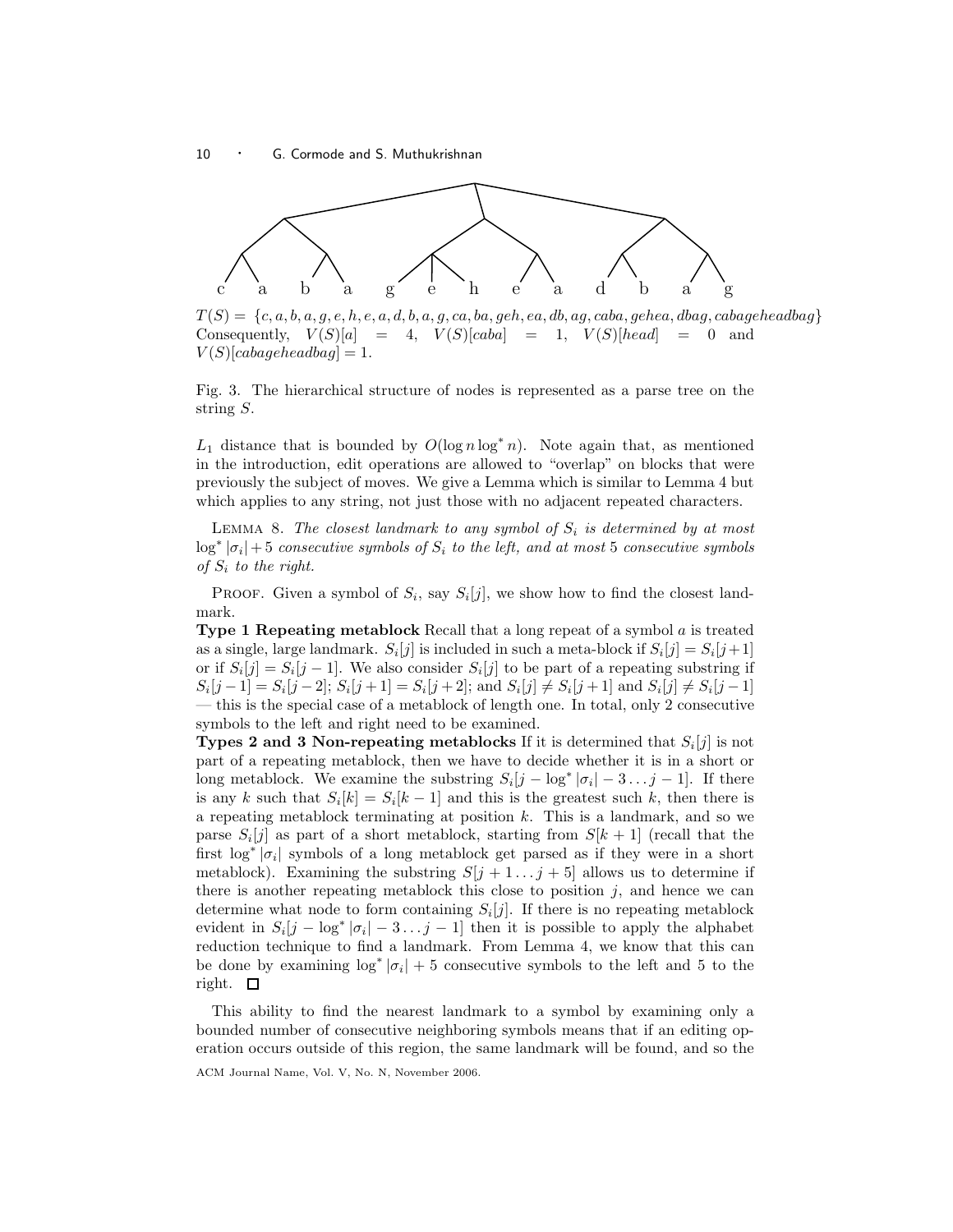same node will be formed containing that symbol. This allows us to prove the following lemma.

LEMMA 9. Inserting  $k \leq \log^* n + 10$  consecutive characters into S to get S'  $means \, ||V_i(S) - V_i(S')||_1 \leq 2(\log^* n + 10) \, for \, all \, levels \, i.$ 

PROOF. We shall make use of Lemma 8 to show this. We have a contribution to the  $L_1$  distance from the insertion itself, plus its effect on the surrounding locality. Consider the total number of symbols at level  $i$  that are parsed into different nodes after the insertion compared to the nodes beforehand. Let the number of symbols at level *i* which are parsed differently as a consequence of the insertion be  $M_i$ . Lemma 8 means that in a non-repeating metablock, any symbol more than 5 positions to the left, or  $\log^* |\sigma_i| + 5$  positions to the right of any symbols which have changed, will find the same closest landmark as it did before, and so will be formed into the same node. Therefore it will not contribute to  $M_i$ . Similarly, for a repeating metablock, any symbol inside the block will be parsed into the same node (that is, into a triple of that symbol), except for the last 4 symbols, which depend on the length of the block. So for a repeating metablock,  $M_i \leq 4$ . The number of symbols from the level below which are parsed differently into nodes as a consequence of the insertion is at most  $M_{i-1}/2$ , and there is a region of at most 5 symbols to the left and  $\log^* |\sigma_i| + 5$  symbols to the right which will be parsed differently at level *i*. Because  $|\sigma_i| \leq |S| \leq n$  as previously observed, we can therefore form the recurrence,  $M_i \leq M_{i-1}/2 + \log^* n + 10$ . If  $M_{i-1} \leq 2(\log^* n + 10)$  then  $M_i \leq 2(\log^* n + 10)$ . From the insertion itself,  $M_0 \leq \log^* n + 10$ . Finally  $||V_i(S) - V_i(S')||_1 \leq 2(M_{i-1}/2)$ , since we could lose  $M_{i-1}/2$  old nodes, and gain this many new nodes.  $\Box$ 

LEMMA 10. Deleting  $k < log^* n + 10$  consecutive symbols from S to get S' means  $||V_i(S) - V_i(S')||_1 \leq 2(\log^* n + 10).$ 

PROOF. Observe that a deletion of a sequence of labels is precisely the dual to an insertion of that sequence at the same location. If we imagine that a sequence of characters is inserted, then deleted, the resultant string is identical to the original string. Therefore, the number of affected nodes must be bounded by the same amount as for an insertion, as described in Lemma 9.  $\Box$ 

We combine these two lemmas to show that editing operations have only a bounded effect on the parse tree.

LEMMA 11. If a single permitted edit operation transforms a string  $S$  into  $S'$ then  $||V(S) - V(S')||_1 \leq 8 \log n(\log^* n + 10)$ .

PROOF. We consider each allowable operation in turn.

Character edit operations The case for insertion follows immediately from Lemma 9 since the effect of the character insertion affects the parsing of at most  $2(\log^* n + 10)$  symbols at each level and there are at most  $\log_2 n$  levels. In total then  $||V(S) – V(S')||_1 \leq 2 \log n(\log^* n + 10)$ . Similarly, the case for deletion follows immediately from Lemma 10. Finally, the case for a replacement is shown by noting that a character replacement can be considered to be a deletion immediately adjacent to an insertion.

**Substring Moves** If the substring being moved is at most  $\log^* n + 10$  in length,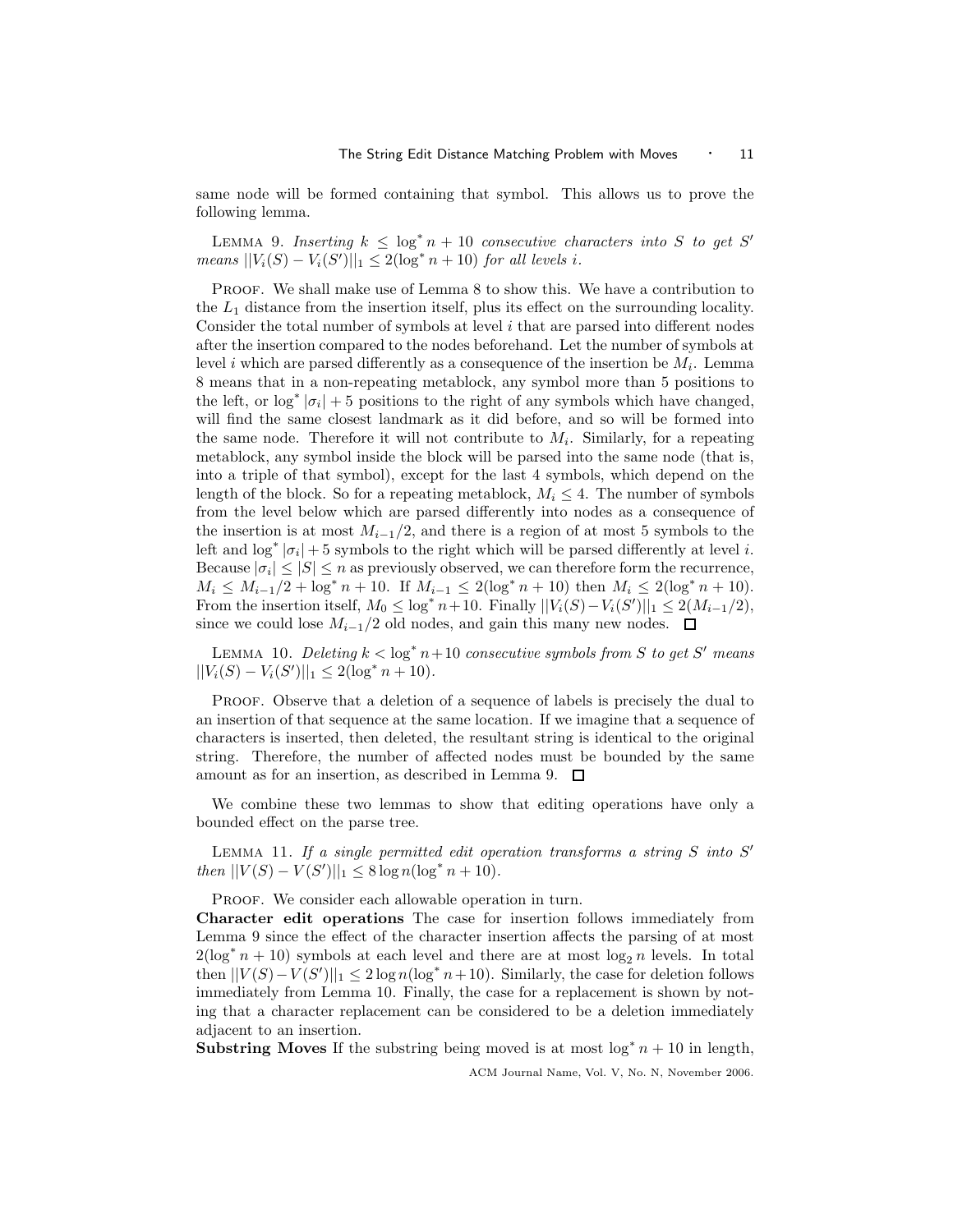then a move can be thought of as a deletion of the substring followed by its reinsertion elsewhere. From Lemma 9 and Lemma 10, then  $||V(S) - V(S')||_1 \le$  $4 \log n (\log^* n + 10)$ . Otherwise, we consider the parsing of the substring using ESP. Consider a character in a non-repeating metablock which is more than  $\log^* n + 5$ characters from the start of the substring and more than 5 characters from the end. Then according to Lemma 8, only characters within the substring being moved determine how that character is parsed. Hence the parsing of all such characters, and so the contribution to  $V(S)$ , is independent of the location of this substring in the string. Only the first  $\log^* n + 5$  and last 5 characters of the substring will affect the parsing of the string. We can treat these as the deletion of two substrings of length  $k \leq \log^* n + 10$  and their re-insertion elsewhere. For a repeating metablock, if this extends to the boundary of the substring being moved then still only 4 symbols of the block can be parsed into different nodes. So by appealing to Lemmas 9 and 10 then  $||V(S) - V(S')|| \leq 8 \log n (\log^* n + 10)$ .

Lemma 11 shows that each allowable operation affects the  $L_1$  distance of a transform by at most  $8 \log n (\log^* n + 10)$ . Suppose we begin with R, and perform a series of d editing operations, generating  $R_1, R_2, \ldots, R_d$ . At the conclusion,  $R_d = S$ , so  $||V(R_d) - V(S)||_1 = 0$ . We begin with a quantity  $||V(R) - V(S)||_1$ , and we also know that at each step from the above argument that  $||V(R_i) V(R_{j+1})$ ||  $\leq 8 \log n(\log^* n + 10)$ . Hence, since  $d(R, S)$  operations transform R into S, then  $||V(R) - V(S)||_1/8 \log n(\log^* n + 10) \leq d(R, S)$ , giving a bound of  $d(R, S) \cdot 8 \log n (\log^* n + 10).$ 

#### 2.3 Lower Bound Proof

# $d(R, S) \leq 2||V(R) - V(S)||_1$

Here, we shall prove a slightly more general statement, since we do not need to take account of any of the special properties of the parsing; instead, we need only assume that the parse structure built on the strings has bounded degree (in this case three), and forms a tree whose leaves are the characters of the string. Our technique is to show a particular way we can use the 'credit' from  $||V(R) - V(S)||_1$ to transform  $R$  into  $S$ . We give a constructive proof, although the computational efficiency of the construction is not important. For the purpose of this proof, we treat the parse trees as if they were static tree structures, so following an editing operation, we do not need to consider the effect this has on the parse structure.

Lemma 12. If trees which represent the transforms have degree at most k, then the tree  $ET(S)$  can be made from the tree  $ET(R)$  using no more than  $(k-1)||V(S)$  $V(R)$ ||1 move, insert and delete operations.

PROOF. We first ensure that any good features of R are preserved. In a topdown, left to right pass over the tree of R, we 'protect' certain nodes — we place a mark on any node x that occurs in the parse tree of both  $R$  and  $S$ , provided that the total number of nodes marked as protected does not exceed  $V_i(S)[x]$ . If a node is protected, then all its descendents become protected. The number of marked copies of any node x is  $\min(V(R)[x], V(S)[x])$ . Once this has been done, the actual editing commences, with the restriction that we do not allow any edit operation to split a protected node.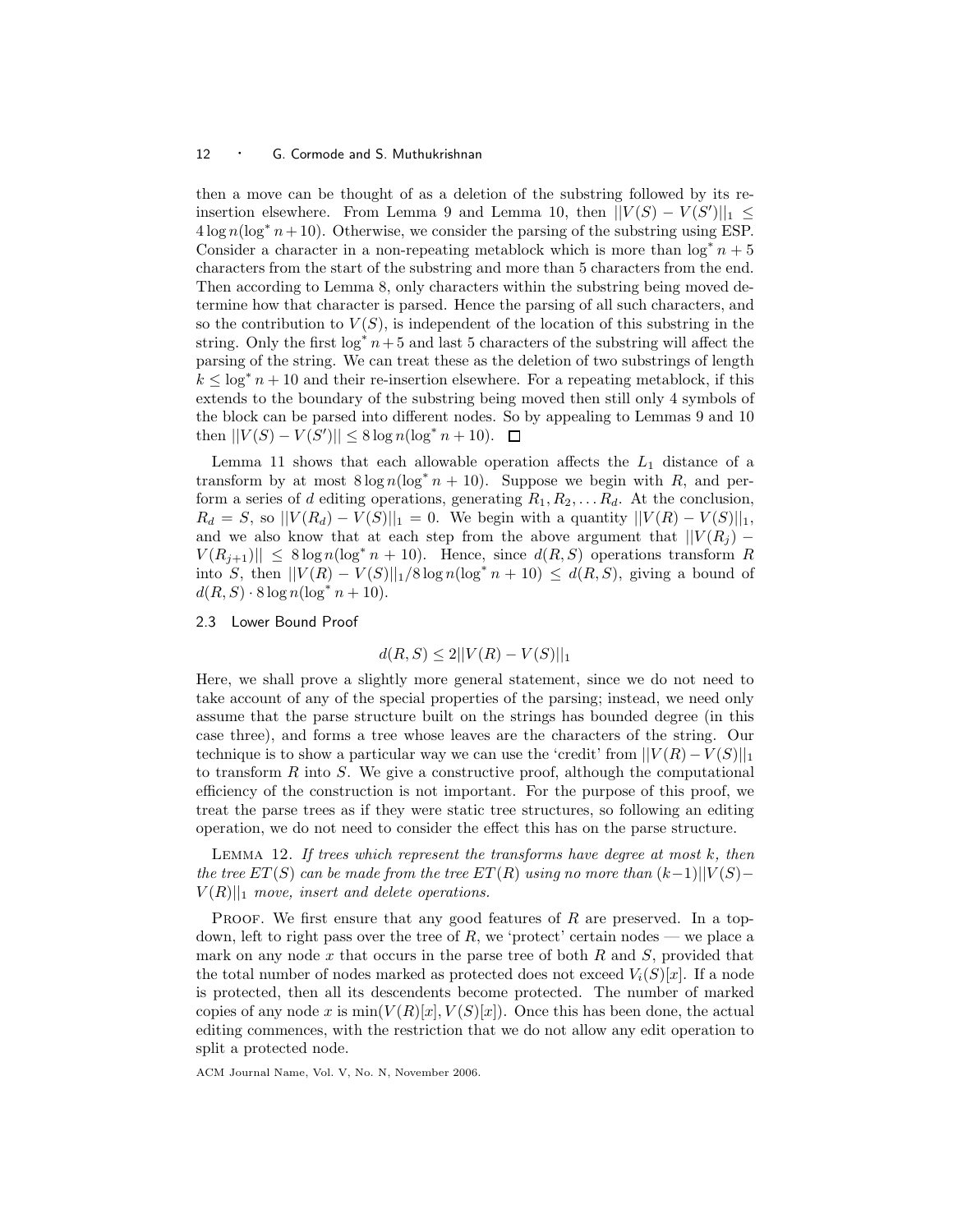We shall proceed bottom-up in  $\log n$  rounds ensuring that after round i when we have created  $R_i$  that  $||V_i(S) - V_i(R_i)||_1 = 0$ . The base case to create  $R_0$  deals with individual symbols, and is trivial: for any symbol a, if  $V_0(R)[a] > V_0(S)[a]$ then we delete the  $(V_0(R)[a] - V_0(S)[a])$  unmarked copies of a from R; else if  $V_0(R)[a] < V_0(S)[a]$  then at the end of R we insert  $(V_0(S)[a] - V_0(R)[a])$  copies of a. In each case we perform exactly  $|V_0(R)[a] - V_0(S)[a]|$  operations, which is the contribution to  $||V_0(R) - V_0(S)||_1$  from symbol a.  $R_0$  then has the property that  $||V_0(R_0) - V_0(S)||_1 = 0.$ 

Each subsequent case follows an inductive argument: assuming we have enough nodes of level  $i-1$  (so  $||V_{i-1}(S)-V_{i-1}(R_{i-1})||_1 = 0$ ), we show how to make  $R_i$  using just  $(k-1)||V_i(S)-V_i(R)||_1$  move operations. Consider each node x at level i in the tree  $ET(S)$ . If  $V_i(R)[x] \geq V_i(S)[x]$ , then we would have protected  $V_i(S)[x]$  copies of x and not altered these. The remaining copies of  $x$  will be split to form other nodes. Else  $V_i(S)[x] > V_i(R)[x]$  and we would have protected  $V_i(R)[x]$  copies of x. Hence we need to build  $V_i(S)[x] - V_i(R)[x]$  new copies of x, and the contribution from x to  $||V_i(S) - V_i(R)||_1$  is exactly  $V_i(S)[x] - V_i(R)[x]$ : this gives us the credit to build each copy of x. To make each of the copies of x, we need to bring together at most k nodes from level  $i - 1$ . So pick one of these, and move the other  $k - 1$ into place around it (note that we can move any node from level  $i - 1$  so long as its parent is not protected). We do not care where the node is made — this will be taken care of at higher levels. Because  $||V_{i-1}(S) - V_{i-1}(R_{i-1})||_1 = 0$  we know that there are enough nodes from level  $i - 1$  to build every level i node in S. We then require at most  $k-1$  move operations to form each copy of x by moving unprotected nodes.  $\square$ 

Since this inductive argument holds, and we use at most  $k - 1 = 2$  moves for each contribution to the  $L_1$  distance, the claim follows.

#### 3. SOLVING THE STRING EDIT DISTANCE MATCHING PROBLEM

In this section, we present an algorithm to solve the string edit distance problem with moves. For any string S, we will assume that  $V(S)$  can be stored in  $O(|S|)$ space by listing only the nonzero components of  $|S|$ . More formally, we store  $V(S)[x]$ if it is nonzero in a table indexed by  $h(x)$ , and we store x as a pointer into S together with  $|x|$ .

The result below on pairwise string comparison follows immediately from Theorems 5 and 7 together with the observation that given  $V(R)$  and  $V(S)$ ,  $||V(R) V(S)||_1$  can be found in  $O(|R|+|S|)$  time.

THEOREM 13. Given strings S and R with  $n = \max(|S|, |R|)$ , there exists a deterministic algorithm to approximate  $d(R, S)$  accurate up to an  $O(\log n \log^* n)$ factor in  $O(n \log^* n)$  time with  $O(n)$  space.

# 3.1 Pruning Lemma

In order to go on to solve the string edit distance problem, we need to "compare" pattern p of length m against  $t[i \dots n]$  for each i, and there are  $O(n)$  such "comparisons" to be made. Further, we need to compute the distance between  $p$  and  $t[i...k]$  for all possible  $k \geq i$  in order to compute the best alignment starting at position i, which presents  $O(mn)$  subproblems in general. The classical dynamic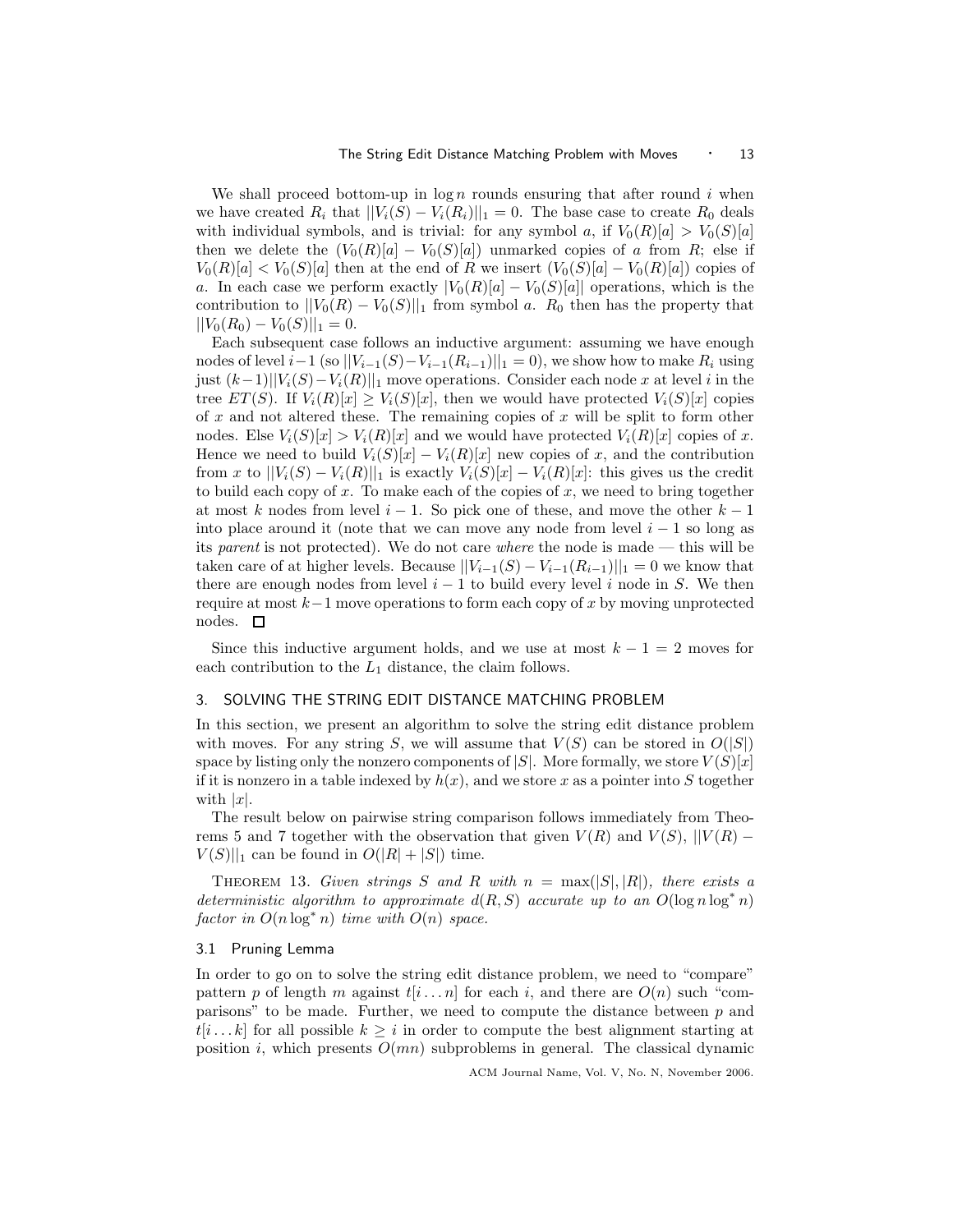programming algorithm performs all these comparisons in a total of  $O(mn)$  time in the worst case by using the dependence amongst the subproblems. Our algorithm will take a different approach. First, we make the following crucial observation:

LEMMA 14. (Pruning Lemma) Given a pattern p and text t,  $\forall l, r : 1 \leq l \leq r \leq$  $n,$ 

$$
d(p, t[l \dots l + m - 1]) \le 2 d(p, t[l \dots r]).
$$

PROOF. Observe that for all r in the lemma,  $d(p, t[l \dots r]) \ge |(r - l + 1) - m|$ since this many characters must be inserted or deleted. Using triangle inequality of edit distance with moves, we have for all r,  $d(p, t[l \dots l + m - 1])$ 

$$
\leq d(p, t[l \dots r]) + d(t[l \dots r], t[l \dots l + m - 1) = d(p, t[l \dots r]) + |(r - l + 1) - m| \leq 2d(p, t[l \dots r])
$$

which follows by considering the longest common prefix of  $t[l \dots r]$  and  $t[l \dots l +$  $m-1$ .  $\square$ 

The significance of the Pruning Lemma is that it suffices to approximate only  $O(n)$  distances, namely,  $d(p, t_l], \ldots, l + m - 1)$  for all l, in order to solve the string edit distance problem with moves, correct up to a factor 2 approximation.<sup>2</sup> Hence, it prunes candidates away from the "quadratic" number of distance computations that a straightforward procedure would entail.

Still, we cannot directly apply Theorem 13 to compute  $d(p, t[l \dots l + m - 1])$ for all l, because that will be expensive. It will be desirable to use the answer for  $d(p, t[l \dots l+m-1])$  to compute  $d(p, t[l+1 \dots l+m])$  more efficiently. In what follows, we will give a more general procedure that will help compute  $d(p, t[i \dots l+m-1])$ very fast for every l, by using further properties of ESP.

## 3.2 ESP subtrees

We know that we can approximate the distance between the pattern  $p$  and any substring of  $t$  by comparing the ESP parsings of the two. However, to compute the parsing of many substrings of  $t$  will be expensive and wasteful. In this section we show that given the ESP tree for a string, then taking the subtree induced by any substring means that this subtree will have the same edit-sensitive properties as the whole tree.

Definition 15. Let  $ET_i(S)_j$  be the jth node in level i of the parsing of S. Define  $range(ET_i(S)_j)$  as the set of values  $[a...b]$  so that the leaf labels of the subtree rooted at  $ET_i(S)_i$  correspond to the substring  $S[a \dots b]$ . We define an *ESP Subtree* of S,  $EST(S, l, r)$  as the subtree of  $ET(S)$  which contains

all nodes  $S[i]$  for  $l \leq i \leq r$ , and all ancestors of these nodes. Formally, we find all nodes of  $ET_i(S)_j$  where  $[l \dots r] \cap range(ET_i(S)_j) \neq \emptyset$ . The name of a node derived from  $ET_i(S)_j$  is  $(i, h(S[range(ET_i(S)_j) \cap [a...b]]))$ .

<sup>2</sup>The Pruning Lemma also holds for the classical edit distance where substring moves are not allowed since we have only used the triangle inequality and unit cost to insert or delete characters in its proof; hence, it may be of independent interest. However, it does not hold when substrings may be copied or deleted, such as the "LZ distance" [Cormode et al. 2000].

ACM Journal Name, Vol. V, No. N, November 2006.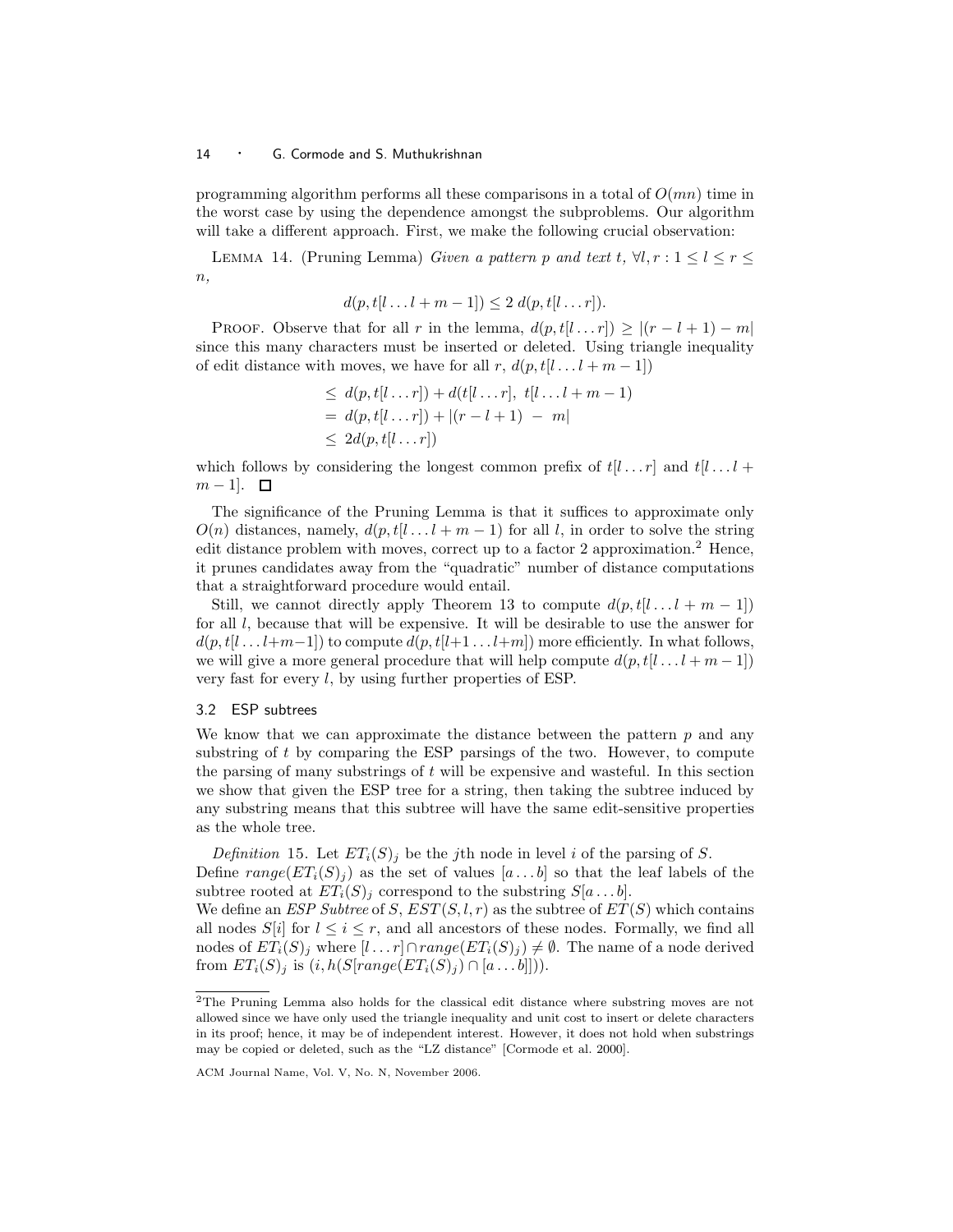This yields a proper subtree of  $ET(S)$ , since a node is included in the subtree if and only if at least one of its children is included (as the ranges of the children partition the range of the parent). As before, we can define a vector representation of this tree.

Definition 16. Define  $VS(S, l, r)$  as the characteristic vector of  $EST(S)$  by analogy with  $V(S)$ , that is,  $VS(S, l, r)[x]$  is the number of times the substring x is represented as a node in  $EST(S, l, r)$ .

Note that  $EST(S, 1, |S|) = ET(S)$ , but in general it is not the case that  $EST(S, l, r) =$  $ET(S[l \dots r])$ . However,  $EST(S, l, r)$  shares the properties of the edit sensitive parsing. We can now state a theorem that is analogous to Theorem 7.

THEOREM 17. Let d be  $d(R[l_p \dots r_p], S[l_q \dots r_q])$ . Then

$$
d\leq 2||VS(R,l_p,r_p])-VS(S,l_q,r_q))||_1=O(\log n\log^* n)d
$$

PROOF. Certainly, since Lemma 12 makes no assumptions about the structure of the tree, then the lower bound holds, that the editing distance is no more than twice the size of the difference between the ESP subtrees.

For the upper bound, consider applying the necessary editing operations to the substrings of R and S. We study the effect on the original ESP trees,  $ET(R)$  and  $ET(S)$ . Theorem 7 proved that each editing operation can cause a difference of at most  $O(\log n \log^* n)$  between  $V(S)$  and  $V(S')$ . It follows that the difference in  $VS(S, l, r)$  must be bounded by the same amount: it is not possible that any more nodes are deleted or removed, since the nodes of  $EST(S, l, r)$  are a subset of the nodes of  $ET(S)$ . Therefore, by the same reasoning as in Theorem 7, the total difference  $||VS(R, l_p, r_p) - VS(S, l_q, r_q)||_1 = d \cdot O(\log n \log^* n)$ .

We need one final lemma before proceeding to build an algorithm to solve the String Edit Distance problem with moves.

LEMMA 18.  $VS(S, l+1, r+1)$  can be computed from  $VS(S, l, r)$  in time  $O(\log |S|)$ .

**PROOF.** Recall that a node is included in  $EST(S, l, r)$  if and only if one of its children is. A leaf node corresponding to  $S[i]$  is included if and only if  $i \in [l \dots r]$ . This gives a simple procedure for finding  $EST(S, l + 1, r + 1)$  from  $EST(S, l, r)$ , and so for finding  $VS(S, l+1, r+1)$ : (1) At the left hand end, let x be the node corresponding to  $S[l]$  in  $EST(S, l, r)$ . We must remove x from  $EST(S, l, r)$ , and also remove any ancestors which do not contain  $S[l]$ , to produce  $EST(S, l + 1, r)$ . We must also adjust every ancestor of  $x$  to ensure that their name is correct. A node at level i corresponding to the substring  $S[j...k]$  which is an ancestor of x was previously represented in the subtree by the name  $(i, h(S[l \dots k]))$ ; this needs to be replaced by the name  $(i, h(S[l + 1...k]))$ . (2) At the right hand end let y be the node corresponding to  $S[r+1]$  in  $ET(S)$ . We must add y to  $EST(S, l+1, r)$ to produce  $EST(S, l+1, r+1)$ , and set the parent of y to be its parent in  $ET(S)$ , adding any ancestor if it is not present. We then adjust every ancestor of  $y$  to ensure that their name is correct: an ancestor of y corresponding to the string  $S[i \dots k]$ should be given the name  $(i, h(S[j \ldots r+1]))$ . Since in both cases we only consider ancestors of one leaf node, and the depth of the tree is  $O(\log |S|)$ , it follows that this procedure takes time  $O(\log |S|)$ .  $\Box$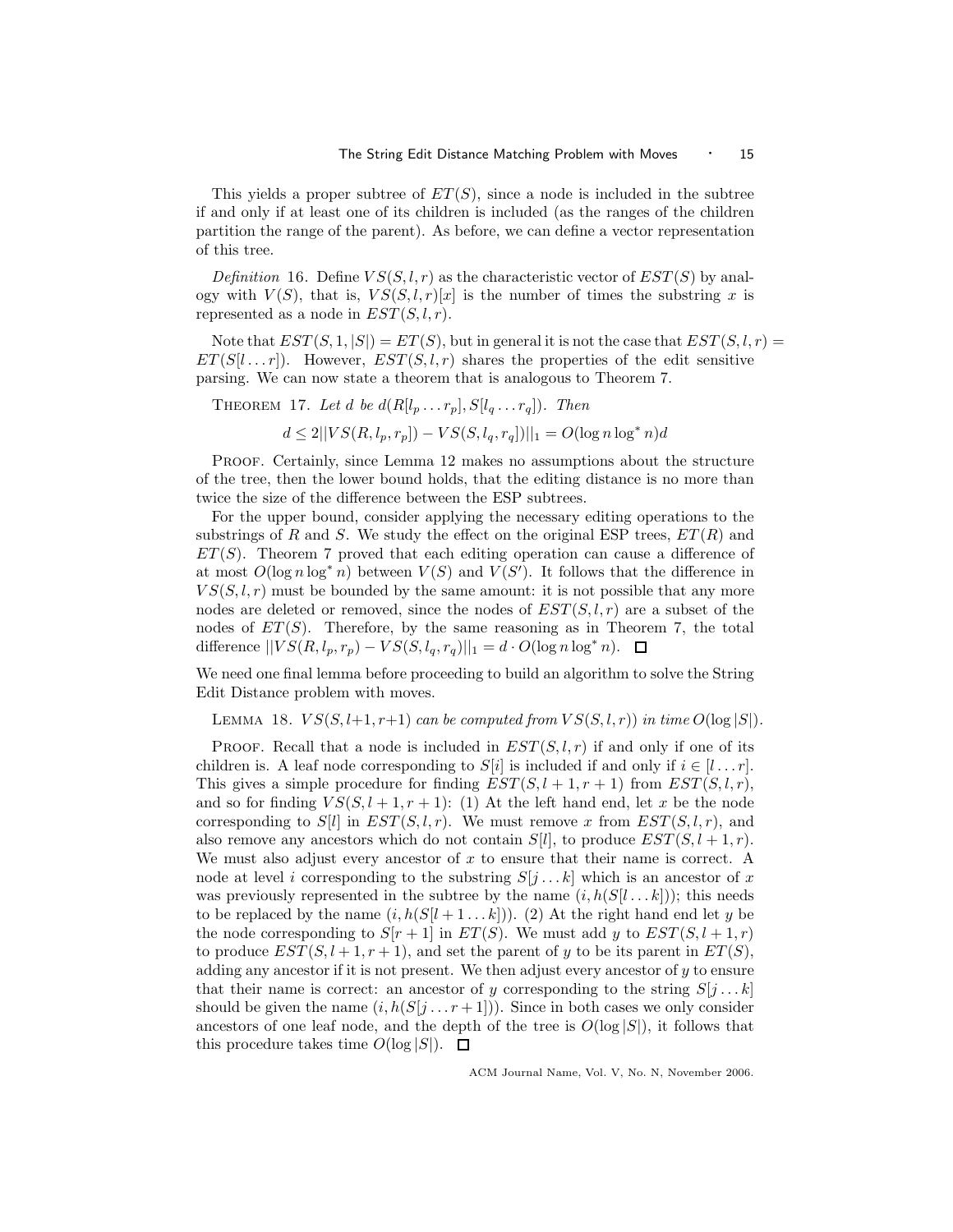#### 3.3 String Edit Distance Matching Algorithm

Combining these results allows us to solve the main problem we study in this paper.

THEOREM 19. Given text t and pattern  $p$ , we can solve the string edit distance matching problem with moves by computing an  $O(\log n \log^* n)$  approximation to  $D[i] = \min_{i \leq k \leq n} d(p, t[i \dots k])$  for each i, in time  $O(n \log n)$ .

**PROOF.** Our algorithm is as follows: given pattern p of length m and text t of length n, we compute  $ET(p)$  and  $ET(t)$  in time  $O(n \log^* n)$  as per Theorem 5. We then compute  $EST(t,1,m)$ . This can be carried out in time at worst  $O(n)$  since we have to perform a pre-order traversal of  $ET(t)$  to discover which nodes are in  $EST(t, 1, m)$ . From this we can compute  $D[1] = ||VS(t, 1, m) - VS(p, 1, m)||_1$ . We then iteratively compute ||V S(t, i + 1, i + m) − V S(p, 1, m)||<sup>1</sup> from ||V S(t, i, i +  $m-1$ ) –  $VS(p,1,m)||_1$  by using Lemma 18 to find which nodes to add or remove to  $EST(t, i, i + m - 1)$  and adjusting the count of the difference appropriately. This takes n comparisons, each of which takes  $O(\log n)$  time. By Theorem 17 and Lemma 14,  $D[i] \leq D[i] \leq O(\log n \log^* n)D[i]$ .  $\Box$ 

If  $\log^* n$  is  $O(\log m)$  as one would expect for any reasonable sized pattern and text, then a tighter analysis can show the running time to be  $O(n \log m)$ . This is because we only need to consider the lower  $\log m$  levels of the parse trees; above this  $EST(t, i, i + m - 1)$  has only a single node in each level.

## 4. APPLICATIONS AND EXTENSIONS OF OUR TECHNIQUES

Our embedding of strings into vector spaces in an approximately distance preserving manner has many other applications as such, and with extensions. In this section, we describe some further results. In contrast to the previous results, which have all been deterministic, many of these applications make use of randomized techniques.

## 4.1 Sketches in the Streaming model

We consider the embedding of a string  $S$  into a vector space as before, but now suppose  $S$  is truly massive, too large to be contained in main memory. Instead, the string arrives as a stream of characters in order:  $(s_1, s_2 \ldots s_n)$ . This is the *data* streams model [Henzinger et al. 1998], and we must perform computations with  $o(n)$  space, preferably polylogarithmic space, without backtracking on the data. We are able to perform our embedding in this restricted model, the first such result known in string matching, as shown below. The result of our computations is a sketch vector for the string S. The idea of sketches is that they can be used as much smaller surrogates for the actual objects in distance computations.

THEOREM 20. A sketch  $sk(V(S))$  can be computed in the streaming model to allow approximation of the string edit distance with moves using  $O(\log n \log^* n)$ space. For a combining function f, then  $d(R, S) \leq f(s k (V(R)), sk(V(S))) \leq$  $O(\log n \log^* n) d(R, S)$  with probability  $1 - \delta$ . Each sketch is a vector of length  $O(\log 1/\delta)$  that can be manipulated in time linear in its size. Sketch creation takes total time  $O(n \log^* n \log 1/\delta)$ .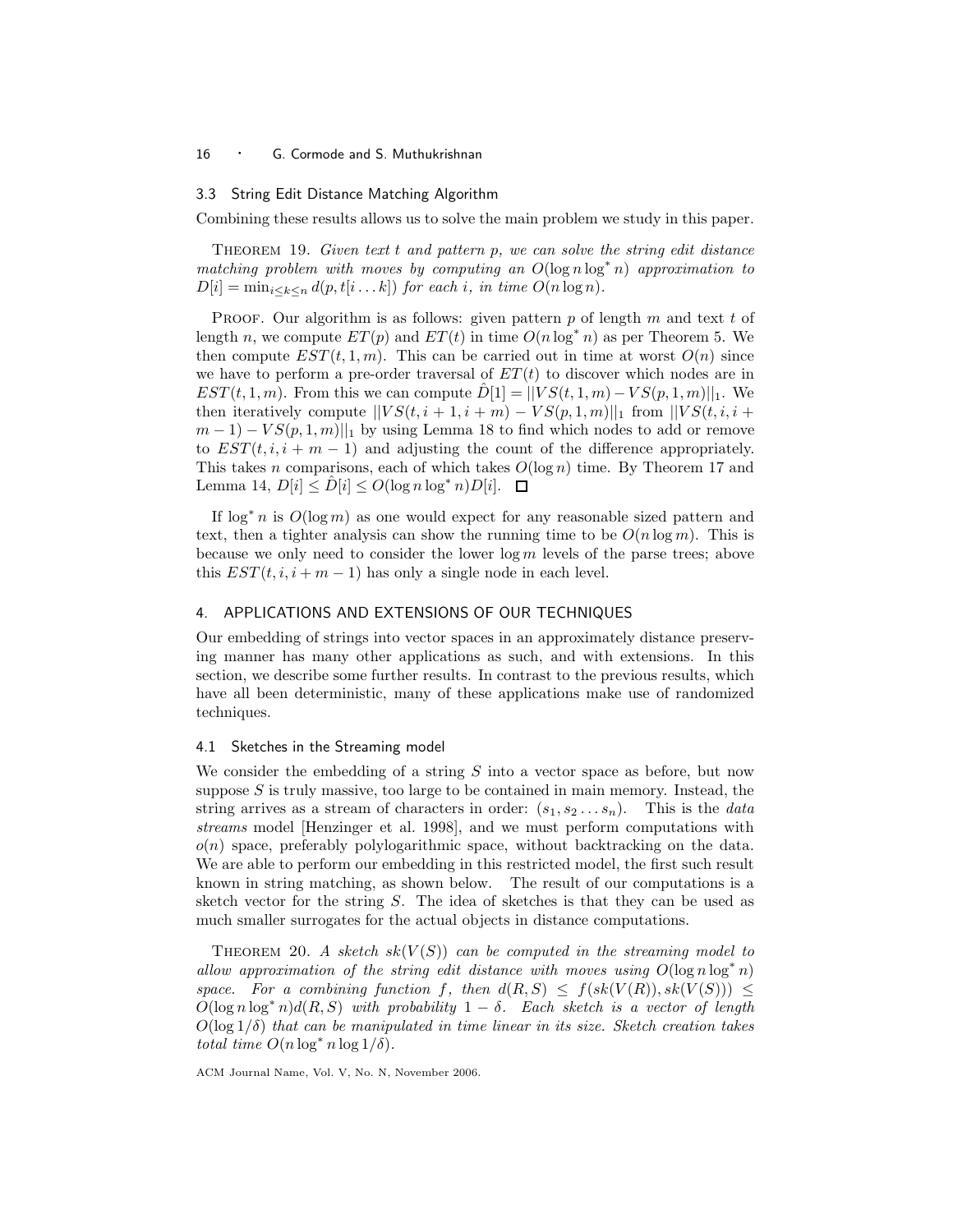Proof. It is precisely the properties of ESP that ensures edit operations have local effect on the parse structure that also allow us to process the stream with very little space requirements. Since Lemma 8 tells us that the parsing of any symbol at any level  $S_i$  depends only on at most  $O(\log^* n)$  other symbols, we only need to have these symbols in memory to make the parsing. This is true at every level in the parsing: only  $O(\log^* n)$  nodes at each level need to be held in memory to make the parsing. When we group nodes of level  $i$  together to make a node of level  $i + 1$  we can conceptually "pass up" this new node to the next level in the process. Each node corresponds to addition of one to an entry in  $V(S)$ . We cannot store all the entries of the vector  $V(S)$  without using linear space. Instead, we can store a short summary of  $V(S)$  which can be used as a surrogate for distance computations. Existing techniques can be adapted to achieve this, in particular the streaming techniques described in Theorem 2 of  $[$ Indyk 2000 $]$ . For vectors x and y, we can compute sketches, sk(x) and sk(y) so with probability  $1 - \delta$  for a combining function f:

$$
(1-\epsilon)||\mathbf{x}-\mathbf{y}||_1 \leq |f(sk(\mathbf{x}),sk(\mathbf{y})) \leq (1+\epsilon)||\mathbf{x}-\mathbf{y}||_1
$$

Such methods are necessarily approximate and randomized. The requirement for a naming function  $h()$  is solved by using Karp-Rabin signatures for the substrings [Karp and Rabin 1987]. These have the useful property that the signature for a long substring can be computed from the signatures of its two or three component substrings. Thus, we can compute entries of  $V(S)$  and so build a sketch of  $V(S)$ using poly-logarithmic space. Since  $V(S)$  can be used to approximate the string edit distance with moves up to a  $O(\log n \log^* n)$  factor, it follows that these sketches achieve the same order of approximation. Overall, the total working space needed to create the parsing is  $\log n$  levels each keeping  $\log^* n$  nodes, totalling  $O(\log n \log^* n)$ space. □

This type of computation on the data stream is useful in the case where the string is too large to be stored in memory, and so is held on secondary storage, or is communicated over a network. Sketches allow rapid comparison of strings: hence they can be used in many situations to allow approximate comparisons to be carried out probabilistically in time  $O(\log 1/\delta)$  instead of the  $O(n)$  time necessary to even inspect both strings.

#### 4.2 Tighter Bounds

With further analysis, we can tighten the bounds of approximation slightly. This is useful for applications where the distances being approximated are large.

LEMMA 21. For strings R and S, let 
$$
n = \max(|R|, |S|)
$$
. Then  $d(R, S) \leq 2||V(R) - V(S)||_1 = O(\log(n/d(R, S)) \log^* n)d(R, S)$ 

Proof. We improve the upper bound by observing that in the top levels of the tree, there are only a limited number of nodes, so although these might change many times during a sequence of editing operations we have the bound  $||V_i(S)-V_i(R)||_1 \le$  $|S_i| + |R_i|$ . A worst case argument says that the greatest number of nodes that could be affected is when one level in the tree is completely altered. The size of this level is  $|S_i| + |R_i| = 8d(\log^* n + 10)$ , and the number of nodes above it in the tree (which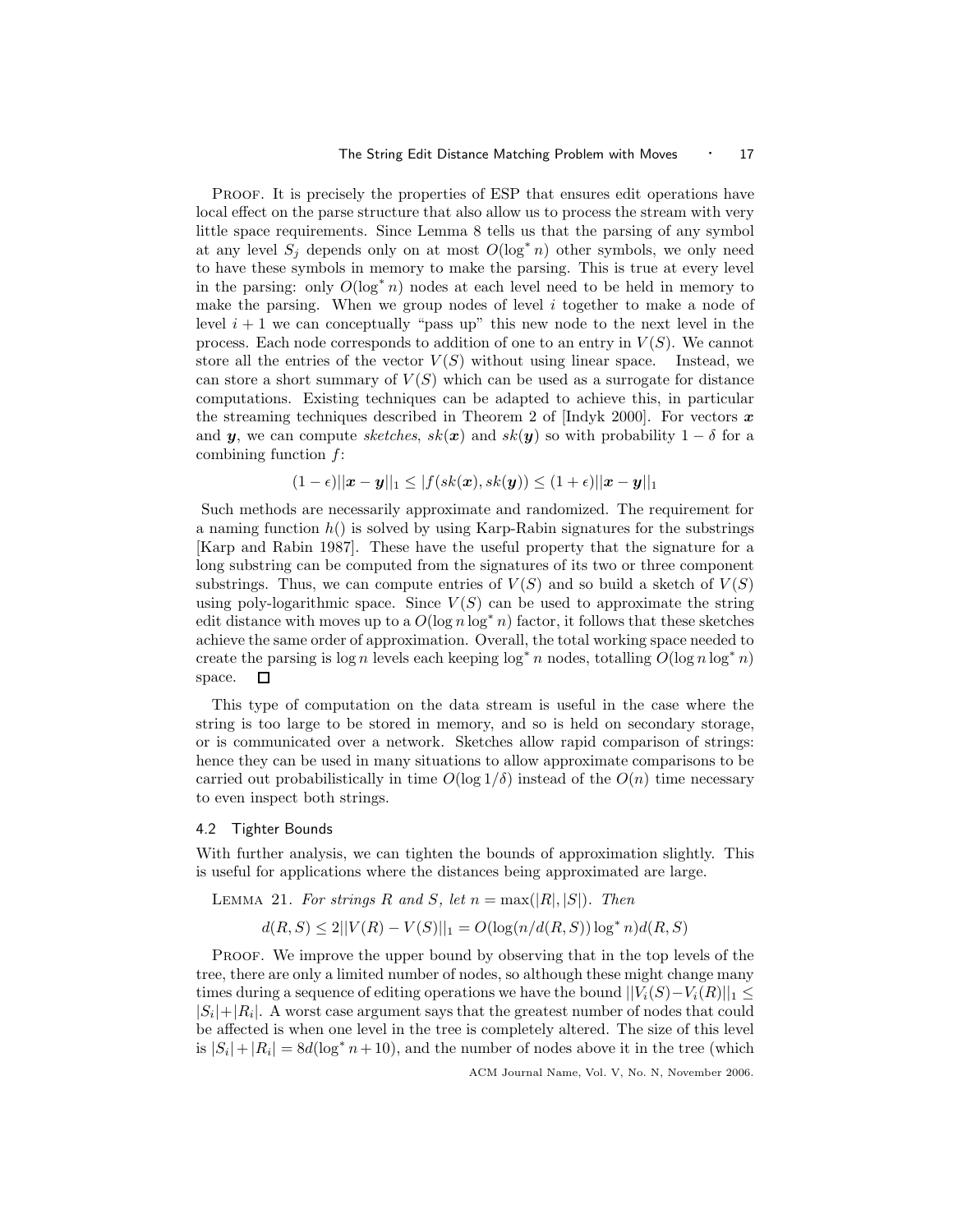may all be affected) is  $\sum_{j\geq i} |S_i| + |R_i| \leq 16d(\log^* n + 10)$ . Below this, we may assume that the worst case is when each edit operation contributes  $8(\log^* n+10)$  to  $||V_i(S)-V_i(R)||$  for  $i < i$ . Thus  $||V(S)-V(R)||_1 < d(\log n - \log(d \log^* n))8(\log^* n +$ 10) + 16d(log<sup>\*</sup> n + 10) =  $O(d \log^* n \log(n/d \log^* n)) = O(d \log(n/d) \log^* n)$ . □

We note that since the approximation depends on  $\log(n/d)$ , the quality of the approximation actually increases the less alike the strings are.

#### 4.3 Other Applications

The embedding into  $L_1$  distance leads to a variety of results as an immediate consequence, using existing algorithms in this vector space. We outline some examples of these.

- —Outlier finding: given a set of strings, these can be preprocessed in polynomial time. Then for a query string, we can find a string which is at least  $O(\epsilon n)$ away from the query for some constant fraction  $\epsilon$ , with constant probability. The procedure takes time  $O(n \log k + \log^3 k)$  per query, using the results of [Goel et al. 2001] with Lemma 21.
- —Approximate Nearest Neighbors: preprocess a set of strings so that given a query sequence we can find an approximate nearest neighbor. Using the embedding to  $L_1$  and the algorithms of [Indyk and Motwani 1998] we can find  $O(\log n \log^* n)$ approximations to the nearest neighbor with polynomial time pre-processing and  $O(n \log k + k^{1/2} \log n)$  query time.
- —Other similar problems can be solved for the string edit distance with moves using the  $L_1$  embedding. For example, we can perform clustering, similarity search, minimum spanning tree and so on by adapting algorithms for these problems that work in  $L_1$  space to use the embedding.

# 5. CONCLUSION

We have provided a deterministic near linear time algorithm that is an  $O(\log n \log^* n)$ approximation to the string edit distance matching problem with moves. This is the first substantially subquadratic algorithm known for any string edit distance matching problem with nontrivial alignment. Our result was obtained by embedding this string distance into the  $L_1$  vector distance; this embedding is of independent interest since it can be used to solve a variety of string proximity problems such as nearest neighbors, outlier detection, and stream-based approximation of string distances. All of these results are the first known for this string edit distance. It is open whether the  $O(\log n \log^* n)$  factor in our approximations can be improved.

With only minor modifications, the techniques in this paper can allow the distances being approximated to incorporate additional operations such as linear scalings, substring reversals, copies, deletions and interchanges. However, the outstanding open problem is to understand the standard string edit distance matching problem (or quite simply computing the standard edit distance between two strings) where substring moves are not allowed, and find solutions faster than the essentially quadratic upper bounds. We have yet to make progress on this problem.

Additional Note Subsequent to completing this work, we learned of [Sahinalp and Vishkin 1995] where strings are parsed into 2-3 trees similar to our ESP method.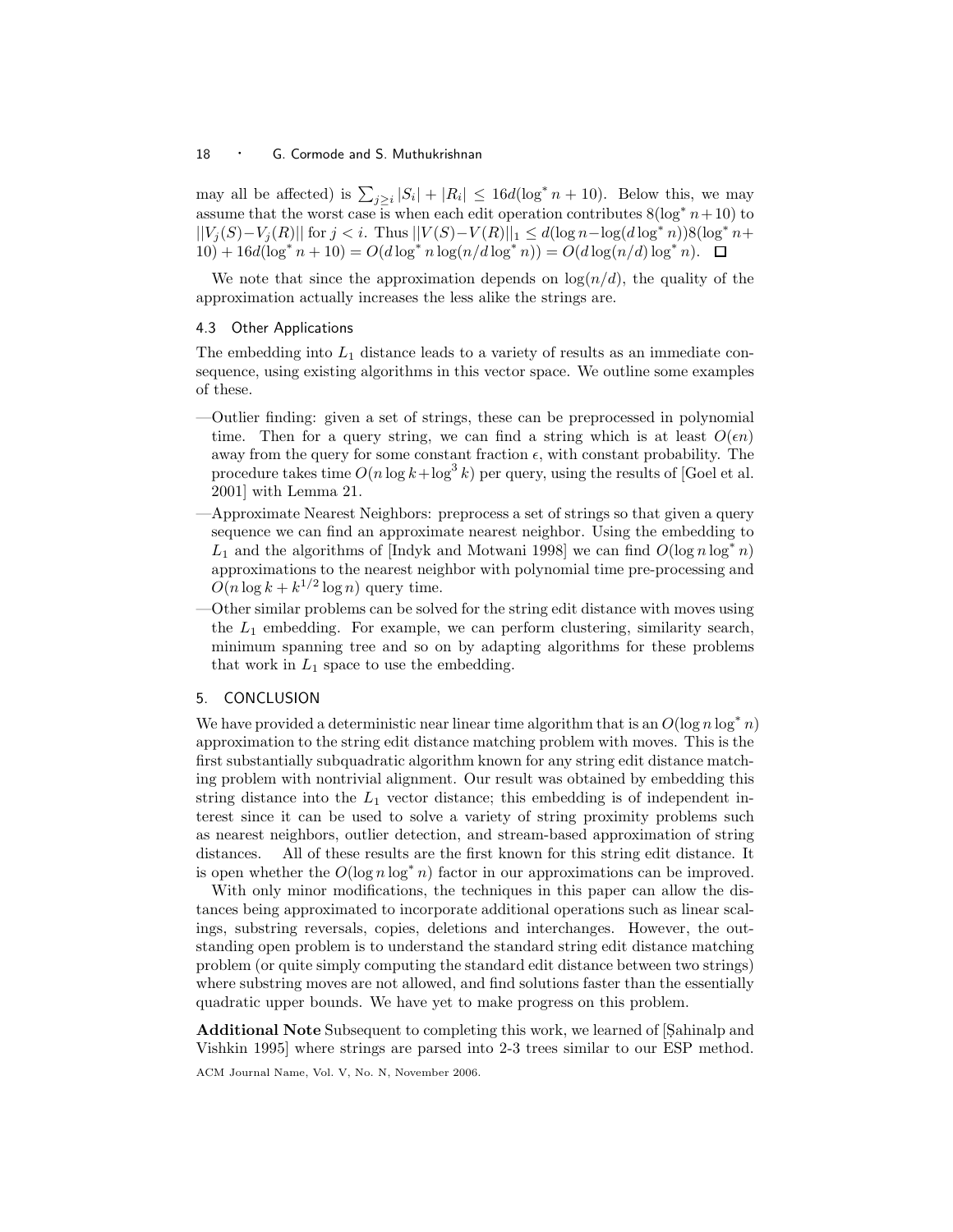That paper proposes a novel approach for data compression by parsing strings hierarchically online; their methods do not involve embeddings, and do not yield results in this paper.

Acknowledgements We gratefully thank Cenk Sahinalp for introducing us to string parsings, useful comments and pointing us to [Sahinalp and Vishkin 1995]. We also thank Sariel Har-Peled, Piotr Indyk and Mike Paterson for comments on early versions.

#### REFERENCES

- Abrahamson, K. 1987. Generalized string matching. SIAM Journal on Computing 16, 6, 1039– 1051.
- Alstrup, S., Brodal, G. S., and Rauhe, T. 2000. Pattern matching in dynamic texts. In Proceedings of ACM-SIAM Symposium on Discrete Algorithms. 819–828.
- AMIR, A., LEWENSTEIN, M., AND PORAT, E. 2000. Faster algorithms for string matching with k-mismatches. In Proceedings of ACM-SIAM Symposium on Discrete Algorithms. 794–803.
- Anderson, R. J. and Miller, G. L. 1991. Deterministic parallel list ranking. Algorithmica 6, 859–868.
- Cole, R. and Hariharan, R. 1998. Approximate string matching: A simpler, faster algorithm. In Proceedings of ACM-SIAM Symposium on Discrete Algorithms. 463–472.
- Cole, R. and Vishkin, U. 1986. Deterministic coin tossing and accelerating cascades: micro and macro techniques for designing parallel algorithms. In Proceedings of the ACM Symposium on Theory of Computing. 206–219.
- CORMODE, G., PATERSON, M., SAHINALP, S. C., AND VISHKIN, U. 2000. Communication complexity of document exchange. In Proceedings of ACM-SIAM Symposium on Discrete Algorithms. 197–206.
- Crochemore, M. and Rytter, W. 1994. Text Algorithms. Oxford University Press.
- Goel, A., Indyk, P., and Varadarajan, K. 2001. Reductions among high dimensional proximity problems. In Proceedings of ACM-SIAM Symposium on Discrete Algorithms. 769–778.
- Goldberg, A., Plotkin, S., and Shannon, G. 1987. Parallel symmetry-breaking in sparse graphs. In Proceedings of the ACM Symposium on Theory of Computing. 315–324.
- Gusfield, D. 1997. Algorithms on Strings, Trees and Sequences: Computer Science and Computational Biology. Cambridge University Press.
- Henzinger, M., Raghavan, P., and Rajagopalan, S. 1998. Computing on data streams. Tech. Rep. SRC 1998-011, DEC Systems Research Centre.
- Indyk, P. 2000. Stable distributions, pseudorandom generators, embeddings and data stream computation. In IEEE Conference on Foundations of Computer Science. 189–197.
- Indyk, P. and Motwani, R. 1998. Approximate nearest neighbors: Towards removing the curse of dimensionality. In Proceedings of the ACM Symposium on Theory of Computing. 604–613.
- Karloff, H. 1993. Fast algorithms for approximately counting mismatches. Information Processing Letters 48, 2, 53–60.
- Karp, R. M., Miller, R. E., and Rosenberg, A. L. 1972. Rapid identification of repeated patterns in strings, trees and arrays. In Proceedings of the ACM Symposium on Theory of Computing. 125–136.
- Karp, R. M. and Rabin, M. O. 1987. Efficient randomized pattern-matching algorithms. IBM Journal of Research and Development 31, 2, 249–260.
- Landau, G. and Vishkin, U. 1989. Fast parallel and serial approximate string matching. Journal of Algorithms 10, 2, 157–169.
- LANDAU, G. M. AND VISHKIN, U. 1986. Efficient string matching with k mismatches. Theoretical Computer Science 43, 239–249.
- Levenshtein, V. I. 1966. Binary codes capable of correcting deletions, insertions and reversals. Soviet Physics Doklady. 10, 8, 707–710.